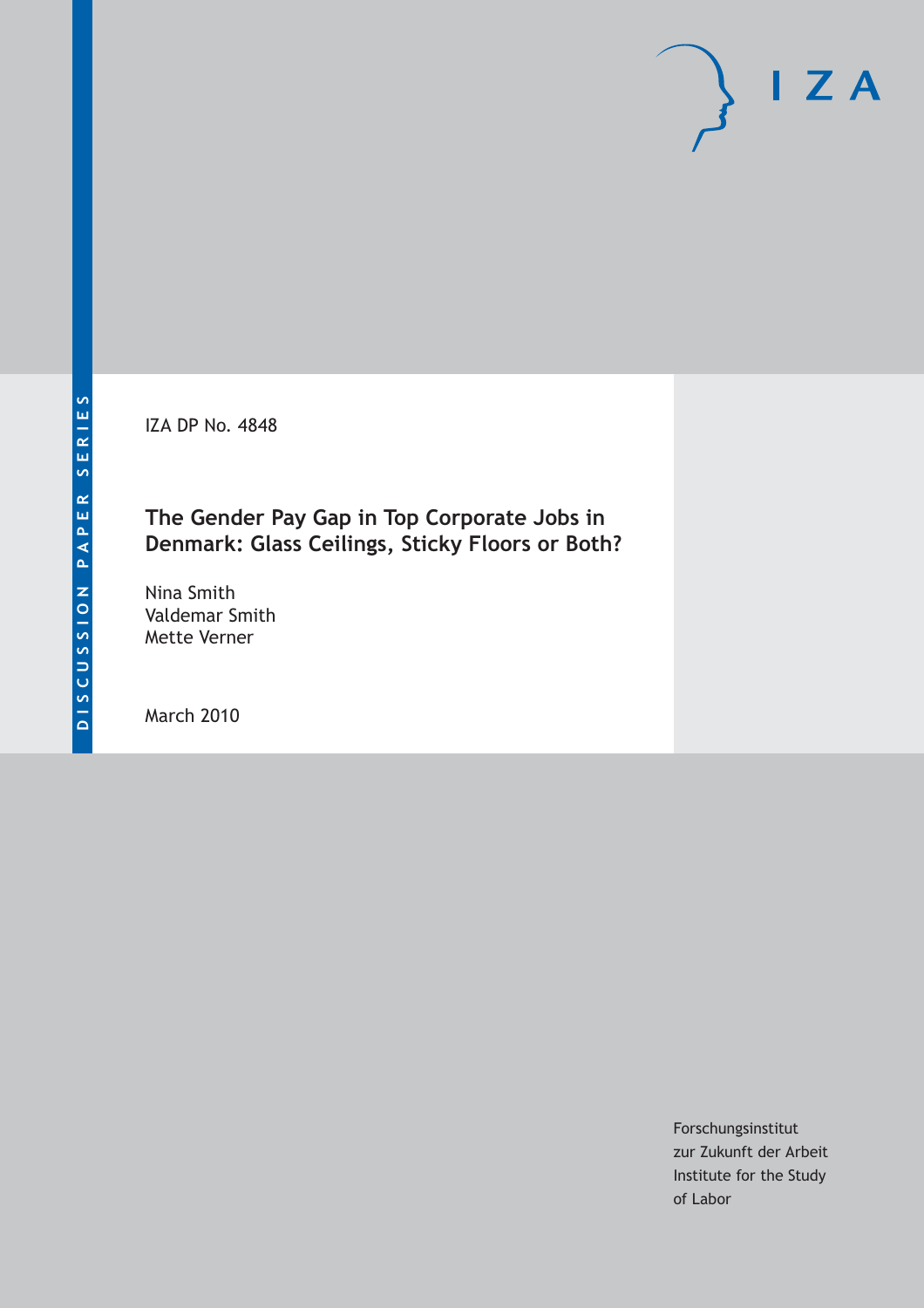# **The Gender Pay Gap in Top Corporate Jobs in Denmark: Glass Ceilings, Sticky Floors or Both?**

## **Nina Smith**

*Aarhus University and IZA* 

## **Valdemar Smith**

*Aarhus School of Business* 

### **Mette Verner**

*Danish School of Media and Journalism* 

## Discussion Paper No. 4848 March 2010

IZA

P.O. Box 7240 53072 Bonn Germany

Phone: +49-228-3894-0 Fax: +49-228-3894-180 E-mail: iza@iza.org

Any opinions expressed here are those of the author(s) and not those of IZA. Research published in this series may include views on policy, but the institute itself takes no institutional policy positions.

The Institute for the Study of Labor (IZA) in Bonn is a local and virtual international research center and a place of communication between science, politics and business. IZA is an independent nonprofit organization supported by Deutsche Post Foundation. The center is associated with the University of Bonn and offers a stimulating research environment through its international network, workshops and conferences, data service, project support, research visits and doctoral program. IZA engages in (i) original and internationally competitive research in all fields of labor economics, (ii) development of policy concepts, and (iii) dissemination of research results and concepts to the interested public.

IZA Discussion Papers often represent preliminary work and are circulated to encourage discussion. Citation of such a paper should account for its provisional character. A revised version may be available directly from the author.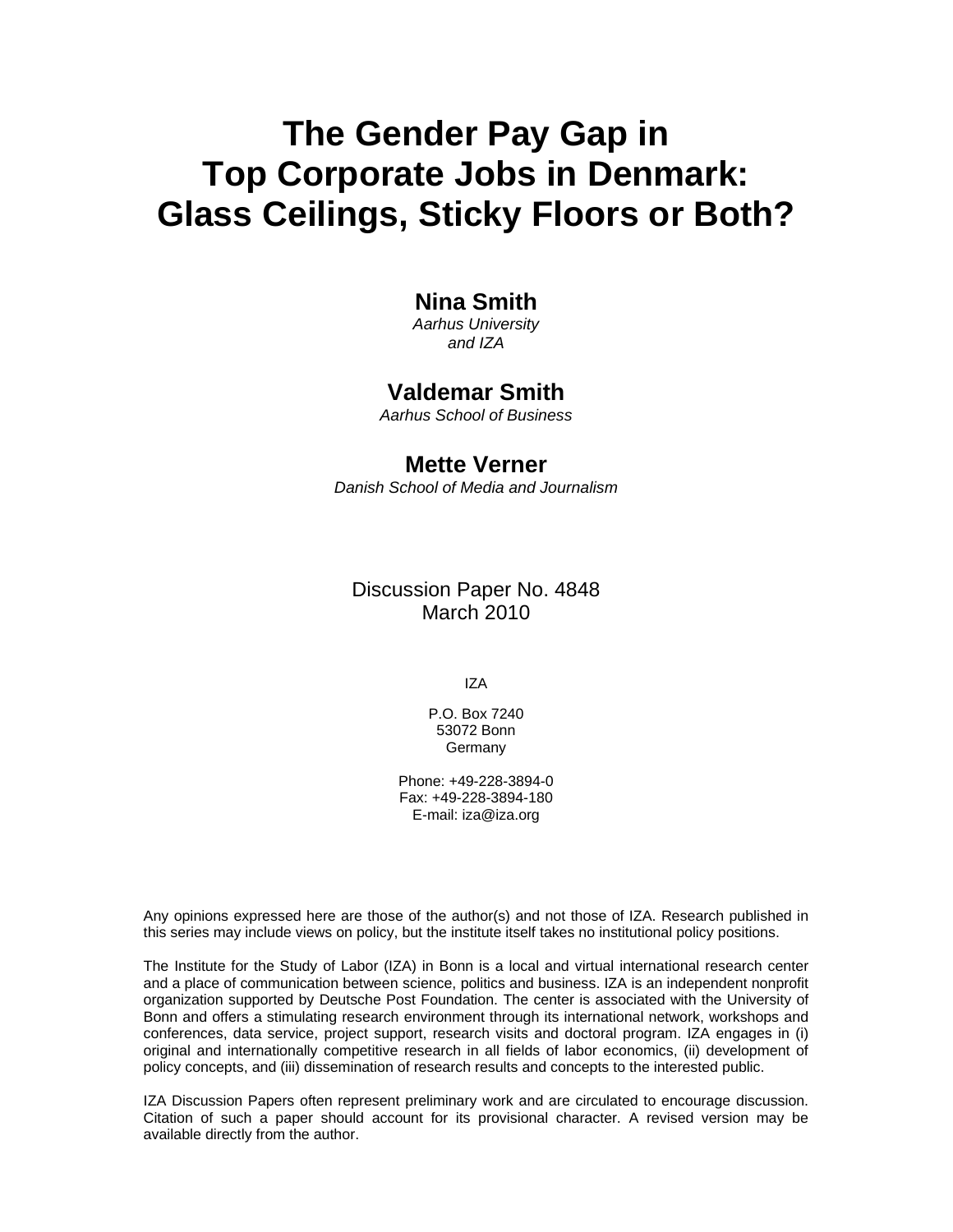IZA Discussion Paper No. 4848 March 2010

# **ABSTRACT**

# **The Gender Pay Gap in Top Corporate Jobs in Denmark: Glass Ceilings, Sticky Floors or Both?\***

This paper analyses the gender gap in compensation for CEOs, Vice-Directors, and potential top executives in the 2000 largest Danish private companies based on a panel data set of employer-employees data covering the period 1996-2005. During the period, the overall gender gap in compensation for top executives and potential top executives decreased from 35 percent to 31 percent. However, contrary to many other studies, we do not find that the gender gap for Danish top executives disappears when controlling for observed individual and firm characteristics and unobserved individual heterogeneity. For CEOs, the raw compensation gap is 28 percent during the period while the estimated compensation gap after controlling for observed and unobserved characteristics increases to 30 percent. For executives below the CEO level, the estimated compensation gap is lower, ranging from 15 to 20 percent. Thus, we find evidence of both glass ceilings and sticky floors in Danish private firms.

JEL Classification: J33, M52, J16

Keywords: CEO compensation, gender gap, glass ceiling

Corresponding author:

-

Nina Smith School of Economics and Management Aarhus University Bartholins Allé 10 Building 1326 DK-8000 Aarhus C Denmark E-mail: nsmith@econ.au.dk

<sup>\*</sup> Financial support from the The Danish Research Council for Independent Research, Social Sciences (FSE) is gratefully acknowledged. We also thank participants and discussants at the 10<sup>th</sup> Workshop on Corporate Governance and Investment held in Copenhagen 2009 and participants and discussants at the Southern Economic Association Annual Meeting held in San Antonio 2009 for helpful comments. Thanks to Joachim Borg Kristensen who has been extremely helpful as research assistant on the project.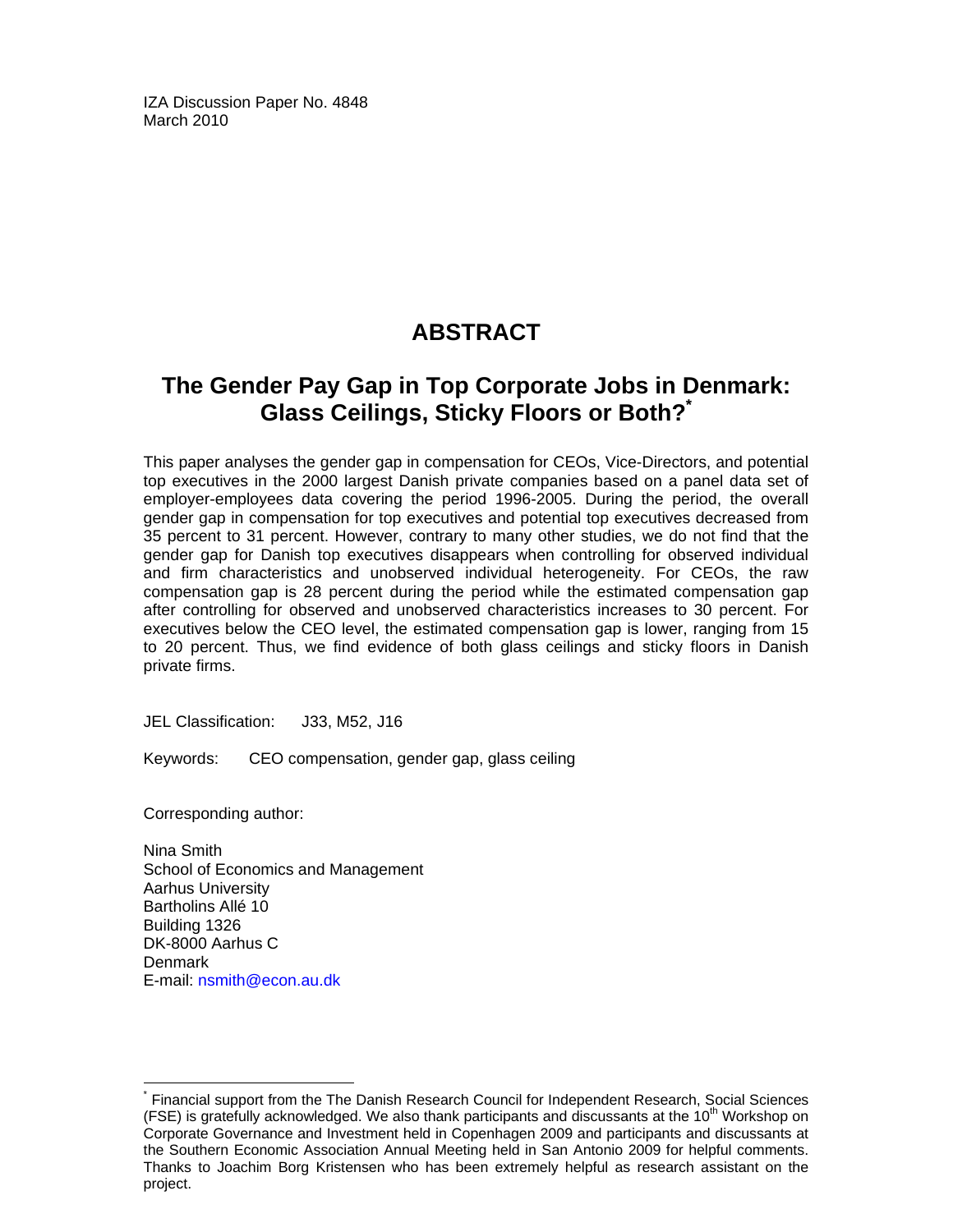#### **1. Introduction.**

The proportion of women who reach top positions in Danish private firms is low compared to other EU countries. In 1996, only 3 percent of the CEOs in the largest Danish private firms were women. Ten years later, in 2005, this figure had increased to 5 percent. This may come as a surprise since Denmark was one of the first countries in OECD where women entered the labour market and became full time members of the workforce. Denmark was also one of the first Western countries which introduced extensive high quality public childcare as part of a political strategy of equal opportunities for men and women in the labour market in the 1960s and early 1970s, see OECD (2002). In 2006, Denmark was in a clear lead with respect to the coverage of publicly provided formal care for children aged 0-3 years, see EU Commission (2009). Hence it seems a paradox that Denmark is not doing very well in international comparisons of overall gender compensation gaps, the proportion of women on private boards or the number of women in top executive positions, see EU Commission (2009) and Terjesen and Singh (2008). Denmark is ranked as number 7 (of 134 countries) on the overall "Gender Gap Index" (see World Economic Forum (2009)), but when it comes to the gender gap for representation among "legislators, senior officials and managers", Denmark is ranked low as no. 68.

In a recent study, Gupta, Smith and Oaxaca (2006) have found that Danish women in the top of the wage distribution, incl. top executives, have been sliding down in the wage distribution during the latest decades, when controlling for observed qualifications. Exactly the opposite is found for a comparable group of US women. One of the hypotheses presented in the study by Gupta et al. is that the extended use in Denmark of family friendly policies which imply absence from work for shorter or longer periods (maternity leave, care days for sick children etc) is much more harmful for top managers and other high skilled women compared to women at the bottom of the labour market. If there exist severe potential boomerang effects of family friendly policies, we expect that these effects should be more widespread in the top of hierarchy of private firms, i.e. among top executives such as CEOs and Vice-Directors.

This paper analyses the gender pay gap in top corporate jobs in the 2000 largest Danish private companies based on a panel of employer-employees data covering the period 1996-2005. The motivation for analysing the gender pay gap for this group is twofold. Firstly, we want to shed light on the potential effects of having children and other household responsibilities on the gender compensation gap in top corporate jobs. There exists a large empirical literature on the gender wage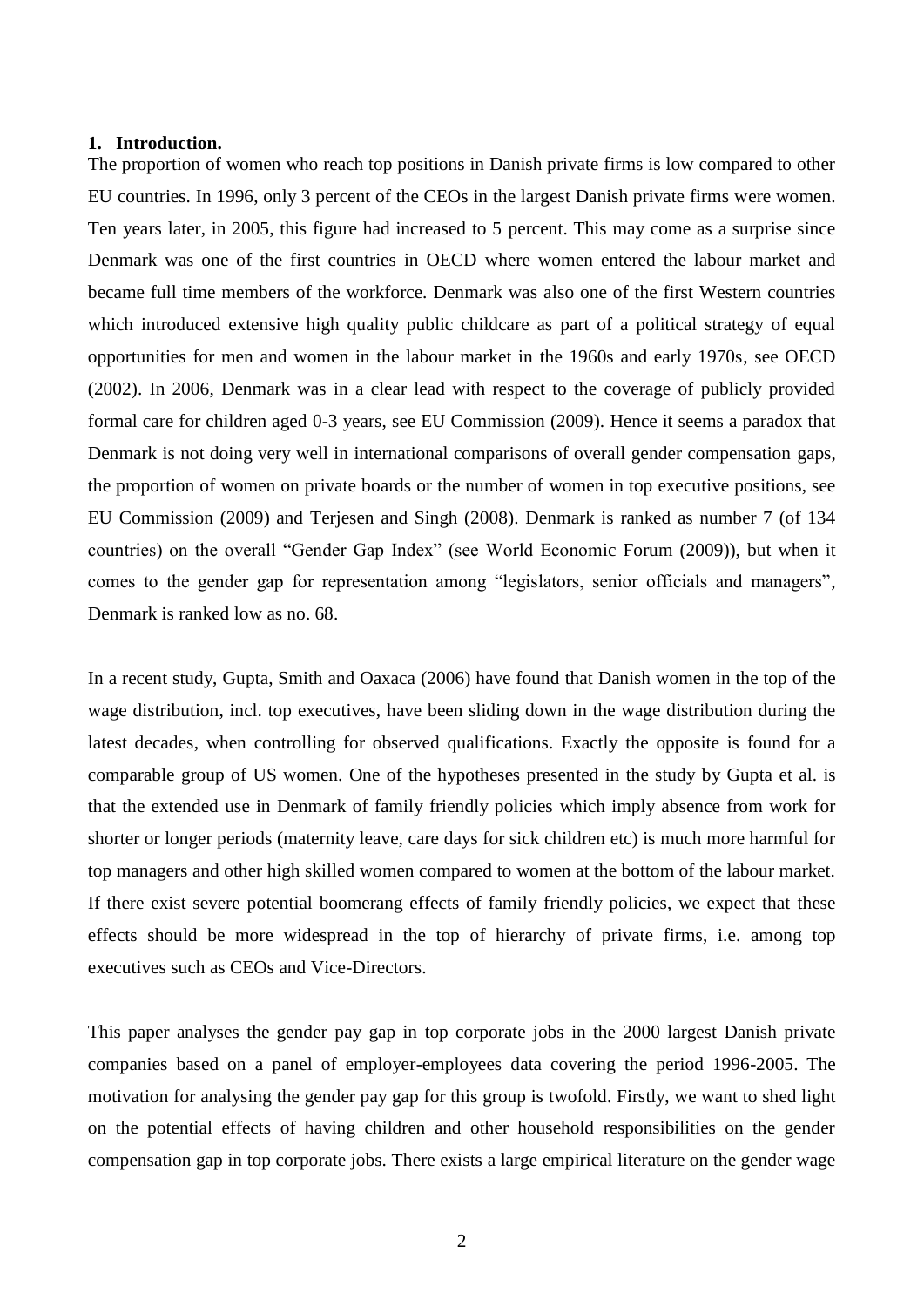gap in the labour market in general, but very little empirical evidence for the group of top executives in private companies. Secondly, since a number of studies suggest that gender diverse boards may improve firm performance, it should be expected that the gender gap in top executives' compensation is decreasing over time. The paper sheds light on the ongoing discussion on discrimination and the potential existence of a glass ceiling or sticky floors in the upper part of the labour market: Is the gender gap in compensation explained by qualifications and observed household related background characteristics, i.e. are female top executives still lacking behind their male peers because of less education, less employment experience, household responsibilities etc.? Or do some firms permanently pay higher salaries to female managers, irrespective of female characteristics, i.e. is unobserved heterogeneity in top managers' salaries mainly due to firm specific or individual specific factors?

The data set used in this study is a panel employer-employees data set on top managers and potential top managers in Danish private companies. We have very precise information on occupational status in the firm, i.e. whether the individual is the CEO, is Vice-director or has an occupational status within the firm just below these levels. For the last sample year 2005, the data include 1867 CEOs, 8261 Vice-Directors and 13,100 potential top executives. The data set is merged to administrative data on employees, and we have access to extensive information on firms as well as the households and spouses of the individuals that are included in our study.

There exists a limited number of empirical analyses on the gender pay gap among top executives. These studies tend to explain most of the observed gender pay gap by the fact that women do not reach the top and become a CEO or only get close to the top and become Vice-Director. Earlier studies are typically based on firm level data, often restricted to listed firms. The present study adds to the existing literature by being able to estimate compensation functions for the narrowly defined groups of CEOs and Vice-Directors, and potential CEOs and Vice-Directors, respectively, based on three large panel data sets which also include detailed information on household background.

In this study we find that the overall 'raw' gender compensation gap for top executives and potential top executives decreased from 35 percent to 31 percent during the period 1996-2005. However, when looking at the three separate groups, CEOs, Vice-Directors, and the pool of potential top executives and controlling for observed individual characteristics and unobserved time constant heterogeneity, the observed overall reduction of the gender compensation gap disappears.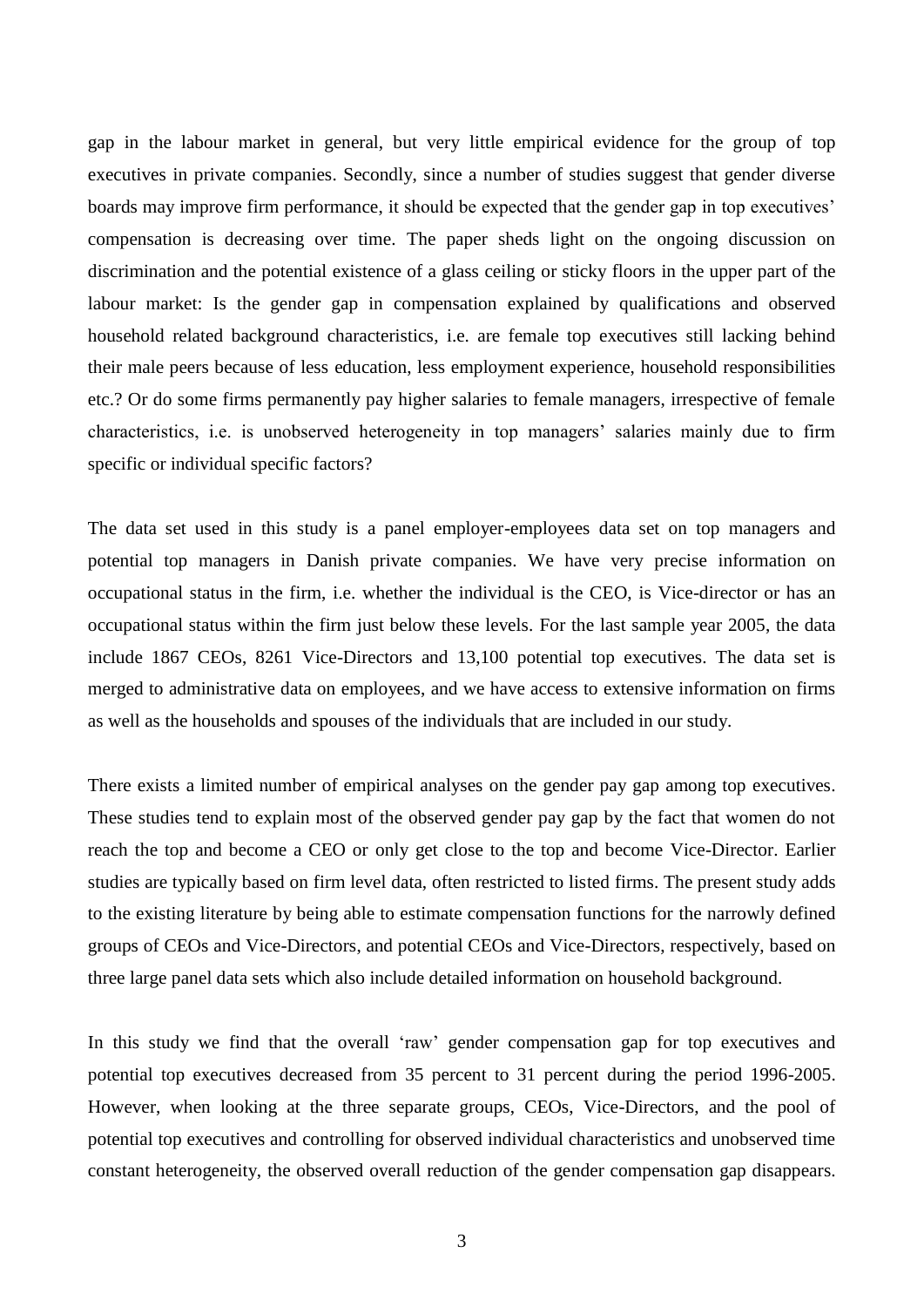For CEOs, the reduction of the compensation gap was small and insignificant while for VD and potential top executives, the estimated gap even increased during the period 1996-2005. Further, for the small and selected group of CEOs, we find that controlling for unobserved individual characteristics the estimated gender compensation gap even increases the estimated gender compensation gap. We interpret this result as an indication that the very few females who reach top positions in private firms are a highly selected sample who on average deviates from their male colleagues with respect to unobserved factors as motivation, ambitions, abilities etc.

#### **2. CEO compensation and gender**

The gender pay gap is typically analysed within a human capital framework where variations in observed hourly wages are explained by variations in observed or unobserved human capital variables, like experience, education, effort, and ability etc. When it comes to top management compensation, the mechanism explaining a potential gender wage gap may be different from the traditional human capital approach. In the corporate governance literature, the compensation of CEOs is explained by factors like firm size, firm performance, and ownership of the firm, see for instance Murphy (1999). Theories on promotion into CEO positions as for instance the 'tournament theory', see Lazear and Rosen (1981), say that the top management compensation should be examined in the context of the organization's hierarchy and assessed by how effectively it stimulates performance throughout the company.

However, in order to explain why female top managers are often observed to have lower compensation relative to comparable male managers, additional theories have to be applied. The classical Becker theory on discriminatory tastes may offer one explanation of a potential gender wage gap among top managers. If the board of directors has discriminatory preferences, they may pay lower salaries to female CEOs, ceteris paribus, i.e. even though tournament arguments may also play an important role when determining the pay structure within the firm. However, the traditional argument against the Becker discrimination theory may also apply in this case: Discriminatory firms will in the long run be outperformed and/or female executive officers will leave discriminatory firms.

Lazear and Rosen (1990) offer a theory which does not rely on an assumption of discriminatory behaviour among employers or in the boardroom. They show that women may end up in lower paying positions even though they have the same ability distribution as their male colleagues. This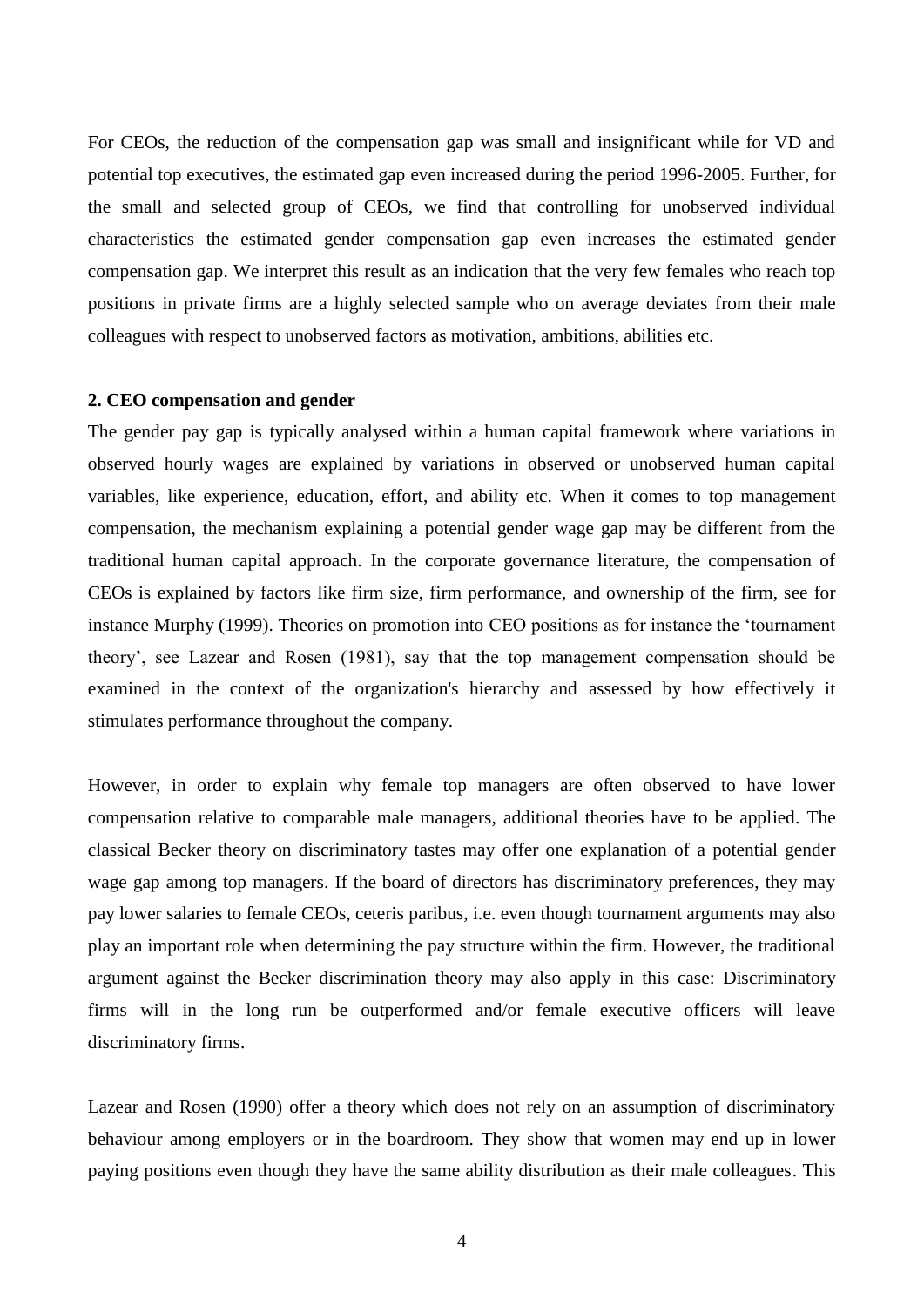result is based on the assumption that women have outside alternatives (in the household) where they are more productive than their male colleagues.

Coate and Loury (1993) present an alternative theory based on information asymmetries and statistical discrimination. Imprecise knowledge about the productivity of young women or their career preferences may lead to systematic underestimation of the productivity of this group. The uncertainty about female qualifications may be seen as an extra cost and may explain why these groups have lower earnings or are more seldomly promoted into top managerial positions. According to Coate and Loury (1993), statistical discrimination against women gives risk averse employers an incentive to offer women jobs with a lower level of on-the-job-training. Further, if women are aware of the existence of statistical discrimination in advance, this may discourage even well qualified potential CEOs from investing in skills and/or discourage them to apply for promotion or wage increases.

The theories by Lazear and Rosen and Coate and Loury may be considered explanations of why a ‗glass ceiling' seems to exist for well qualified females who do not end up in top management positions even if they appear to be as well qualified as their male colleagues. However, according to Lazear and Rosen it should be expected that the relatively few women who are promoted into top positions, despite their gender, receive higher compensation growth due to promotion. Thus, the Lazear and Rosen, theory does not really explain why a gender gap in compensation should exist within narrowly defined groups of CEOs or Vice-Directors. According to the Lazear and Rosen theory we should expect that the relatively few women who reach the top are a highly selected group of women who are to a large extent single women, or they are married to spouses whose comparative advantages in household production more than outweigh their ‗biological deficiencies' with respect to child birth etc.

A more recent theory moves the focus from the 'ceiling' to the 'floor'. The 'sticky floor theory', see Booth et al. (2003), assumes that females who are exposed to a discriminatory behaviour of the board of directors or the top management in the firm may not be able to move to another less discriminating firm if they have responsibilities in their private life. Married or cohabiting women with spouses who are also in top positions and women with young children may be less mobile compared to their male colleagues. If the firm is aware of these mechanisms (whether the explanation is lack of mobility or lack of outside job offers because of statistical discrimination) even non-discriminatory firms which have 'discovered' the true ability of a woman may not pay as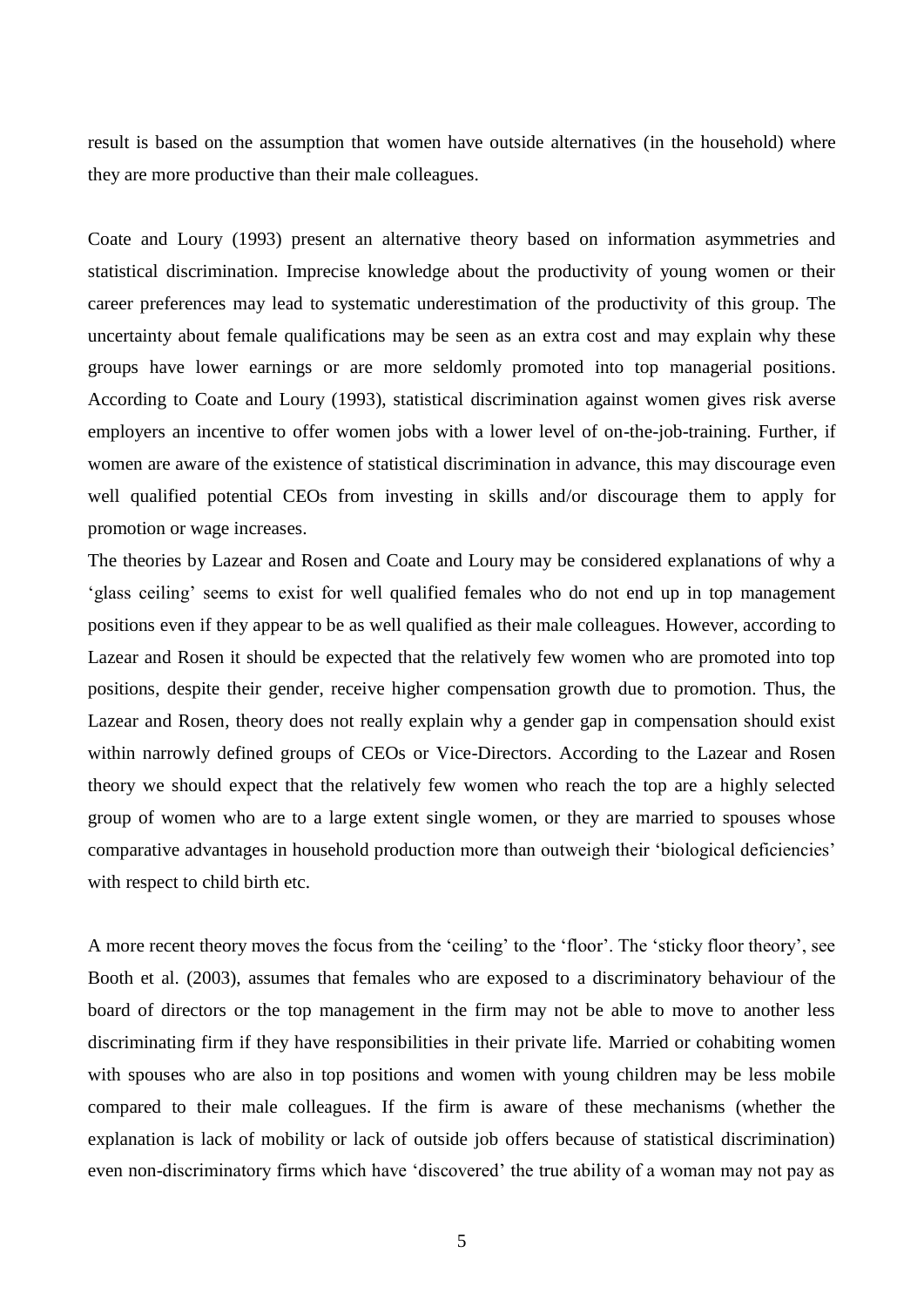high salaries as they would have done in case of a male with comparable characteristics or position within the firm. Alternatively, women are not promoted to the same extent as men. Thus, the firm can earn a rent since women executives have fewer outside opportunities due to the invisibility of their abilities or due to lack of mobility because of family responsibilities.<sup>1</sup> This firm behaviour may explain why a permanent gender gap in compensation can exist. As in the case of the Lazear and Rosen theory, the spouse my also play an important role. Women who are married to a spouse having a high occupational position may be much less mobile and are not able to or willing to pursue their own career plans compared to single women or women who are married to spouses in lower paying job positions.

The glass ceiling theory and the sticky floor theory point to different mechanisms when explaining the observed gender pay gap among top managers, and it is not easy empirically to make a distinction between the two groups of theories. Yurtoglu and Zulehner (2009b) use the position in the overall compensation distribution as an indicator on whether it is a 'sticky floor' or a 'glass ceiling' effect: If the gender gap is in the lower part of the distribution, they consider the gap as explained by sticky floor mechanisms, and if the gap appears in the upper part of the distribution, they use the notion of ‗glass ceiling'. Further, according to the sticky floor theory, we might expect that household responsibilities (i.e. having young children or more children, or having a husband who is also having a career) have a more negative impact on female top executives' compensation, compared to males' compensation. Glass ceiling effects may potentially harm all women, whether actually having children or not.

#### **3. Previous empirical studies**

One of the first studies which examined the gender wage gap in top management was the study by Bertrand and Hallock (2001) analysing the earnings of top five executives in a large sample of US firms listed by Standard & Poor, covering the period 1992-97. Bertrand and Hallock found a considerable gender pay gap (around 44 percent). However, when controlling for a number of observed characteristics, most of the gender wage differential was ‗explained' by observed factors as human capital variables, occupational level, industry, etc.

<sup>&</sup>lt;sup>1</sup> A number of papers have recently focussed on different risk behaviour among male and female potential top managers as one of the reasons for observing fewer women in CEO positions and as an explanation of an observed gender pay gap at the upper end of the skill distribution, see Niederle and Vesterlund (2007) and Booth (2009).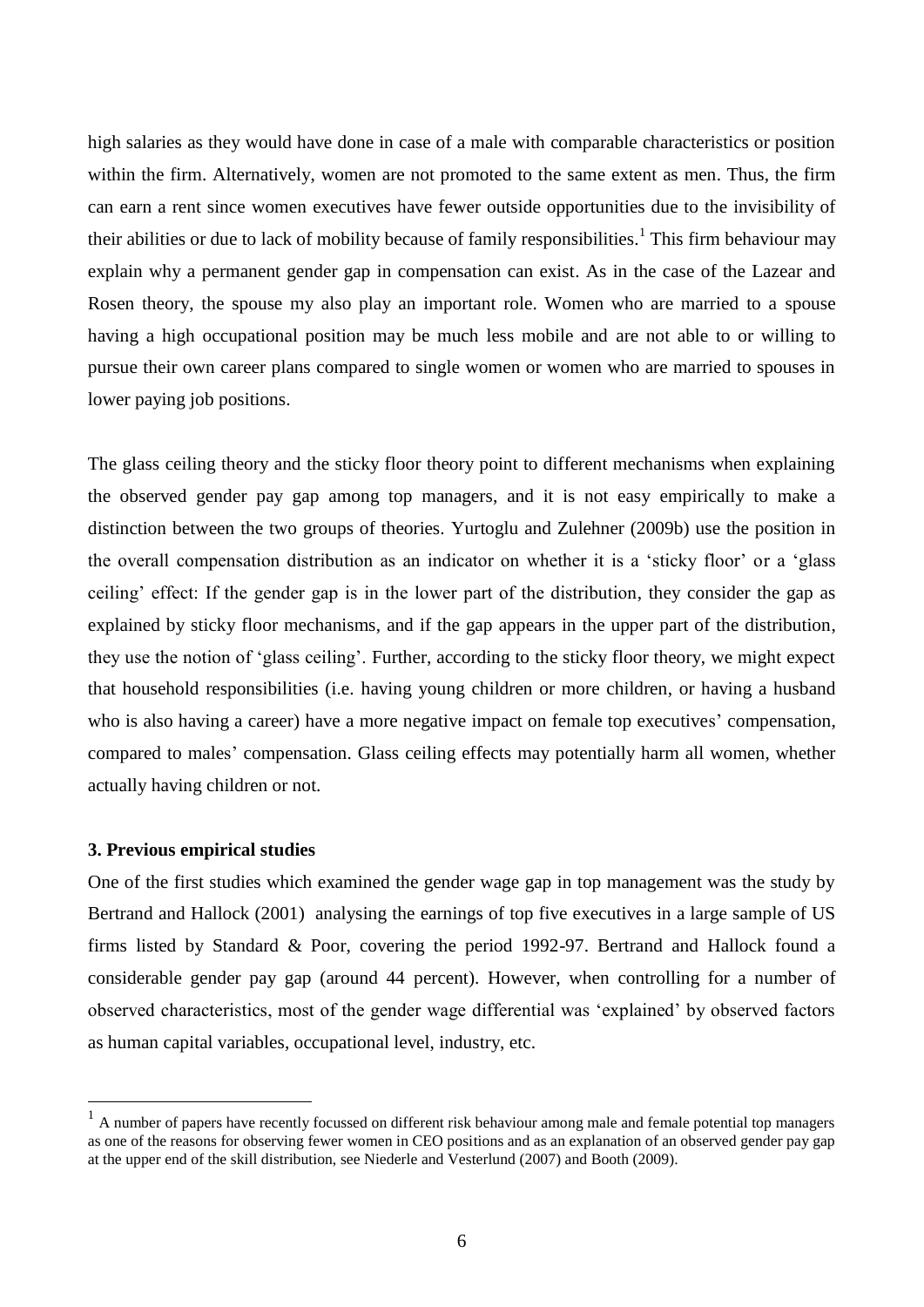Bell (2005) used the same approach and an updated version of the same data set as Bertrand and Hallock (2005), now covering the years 1992-2003. She found that the compensation and promotion chances for female executives were significantly higher in women-led firms, i.e. there was a positive effect of female CEOs or female board chairmen on the salaries of female managers at lower levels in the firm. She explained this evidence by mentoring and supporting relations that more productive females select themselves into women-led firms because they expect to face (statistical) discrimination. Holst and Busch (2009) analyse the gender pay gap for managers in German firms based on SOEP data for the year 2006. They find that the overall percentage of women employed in the firm has a negative effect on the salaries of both male and female managers.

Two recent papers by Yurtoglu and Zulehner (2009a,b) use the OSIRIS data set on total compensation for top executive officers in listed US firms for the period 2001-07. In Yurtoglu and Zulehner (2009a) it is found that the gender compensation gap was reduced to 19 percent for this sample and after controlling for individual and firm characteristics, the gap is reduced to 7 percent. In Yurtoglu and Zulehner (2009b), a quantile regression approach is applied. They find larger estimated pay gaps at the bottom than at the top of the pay distribution. As in the former papers, the main explanation of the gender pay gap is differences in occupational positions, i.e. fewer women reach the top and highest paying positions in the firm.

Bertrand et al. (2009) analyse the compensation gender gap among MBAs graduating from University of Chicago during the period 1990-2006. They find that male and female MBAs seem to follow the same career track until first child is expected or born. After birth of first child, the career of mothers and fathers with an MBA from University of Chicago diverges: Male MBAs experience constantly increasing earnings while MBA mothers on average have slightly decreasing earnings after birth of first child.<sup>2</sup> However, the analysis also indicates large differences between the female MBAs. Women married to spouses with lower earnings work more hours and have shorter periods out of the labour force compared to women who are married to high-earning' spouses. For women without children, the effect of being married to a high-earning spouse was positive. These results indicate that it is extremely important to control for factors related to household characteristics and

1

<sup>&</sup>lt;sup>2</sup> The same result is found in some studies on marital wage premium, see for instance Gupta et al. (2007).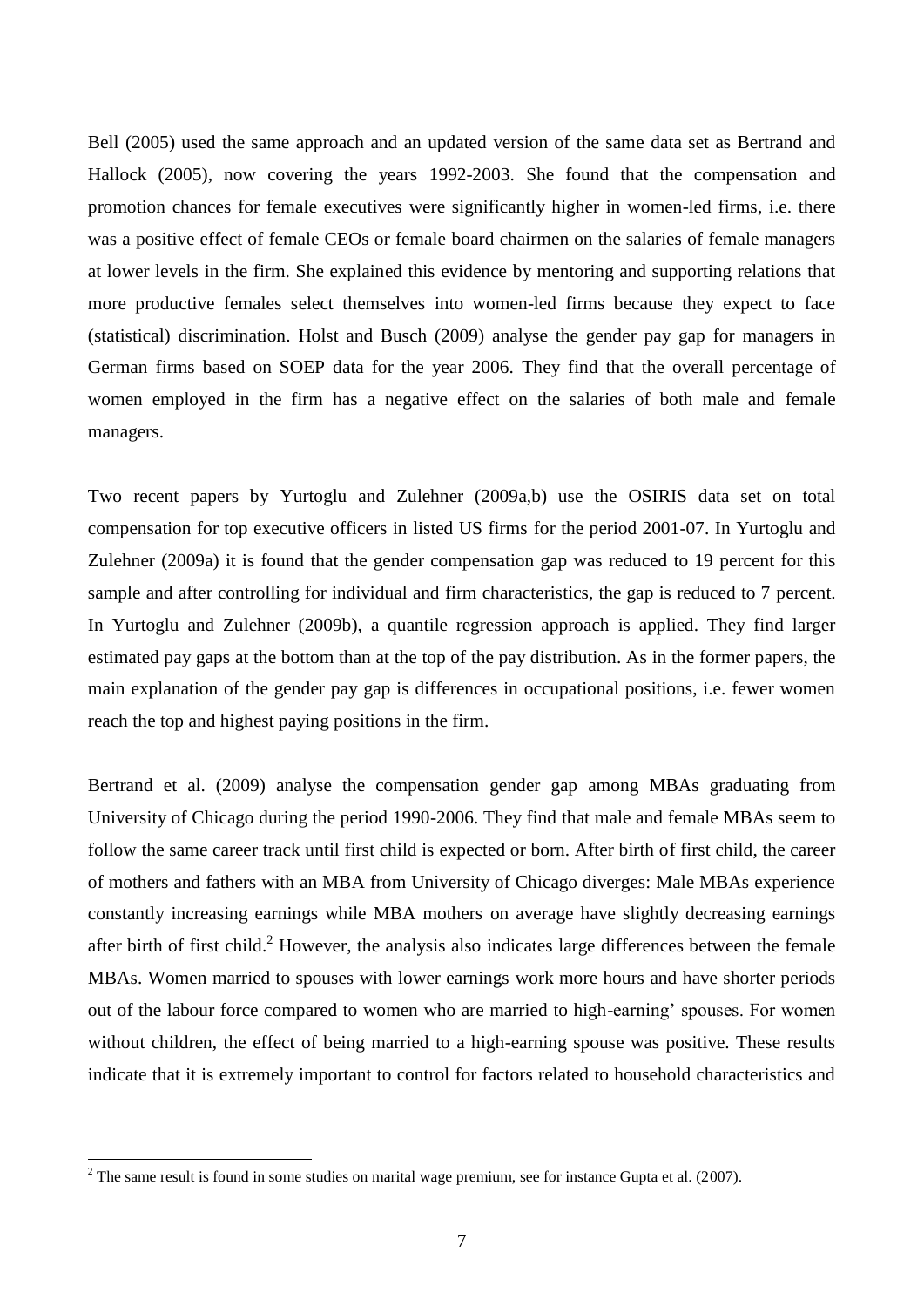allocation of work between spouses when explaining the gender gap in compensation for CEOs and other top managers in private companies.

#### **3. Data**

The data set is a merged employer-employees unbalanced panel sample of the about 2000 largest Danish companies observed during the period 1996-2005. The companies are private firms, i.e. they are not part of the public sector. The firms may be privately owned or listed firms. The data set is selected from registers in Statistics Denmark. The information on firms is merged with individual information on the employees of the firm, including information on background characteristics of the spouses for employees who are either legally married or cohabiting. The register information from administrative registers is further merged with information from a private Danish data account data register, Experian (previously *Købmandsstandens Oplysningsbureau).* 

The sample is selected by Statistics Denmark's registers as the largest Danish firms, defined by total capital of the firms during each of the years 1996–2005. We delete all firms which do not have any employees, for instance holding companies etc. From these firms, we select all the CEOs and Vice-Director and potential CEOs (i.e. individuals who are in the occupational positions just below the CEO levels) observed as being employed at least one year in the selected firms during the period 1996-2005. The definition of the three categories of managers in our study is based on the available information in Statistics Denmark's registers $3$ :

- CEO: The CEOs in a firm with more than 50 employees. Given our definition, there is only one CEO in a firm.
- Vice-director (VD): Top executive with an overall responsibility in a given area within the firm (restricted to firms with more than 50 employees).
- Potential CEO or VD: 'Pool of potentials' consists of employees with qualifications and  $\bullet$ occupational status below the CEO or VD level.

<sup>&</sup>lt;sup>3</sup><br><sup>3</sup> The exact definition using the Statistics Denmark's 'DISCO-codes' is: CEO=Executive director (RAS-DISCO code 121, 1210). VD=Vice-Director (DISCO 122, 123, 1221-1239). Pool of potentials=Potential executives (CEO or VD). (First digit of DISCO code is 1 but not included in the groups of top or vice directors). The registration of the DISCO codes in the administrative registers has been improved during the observation period. In order to remove outliers or errors in the DISCO codes, we restrict the CEO group to individuals who are observed with an annual earnings in top 10 of the firm and Vice-Director are further restricted to individuals who are observed among the top 25.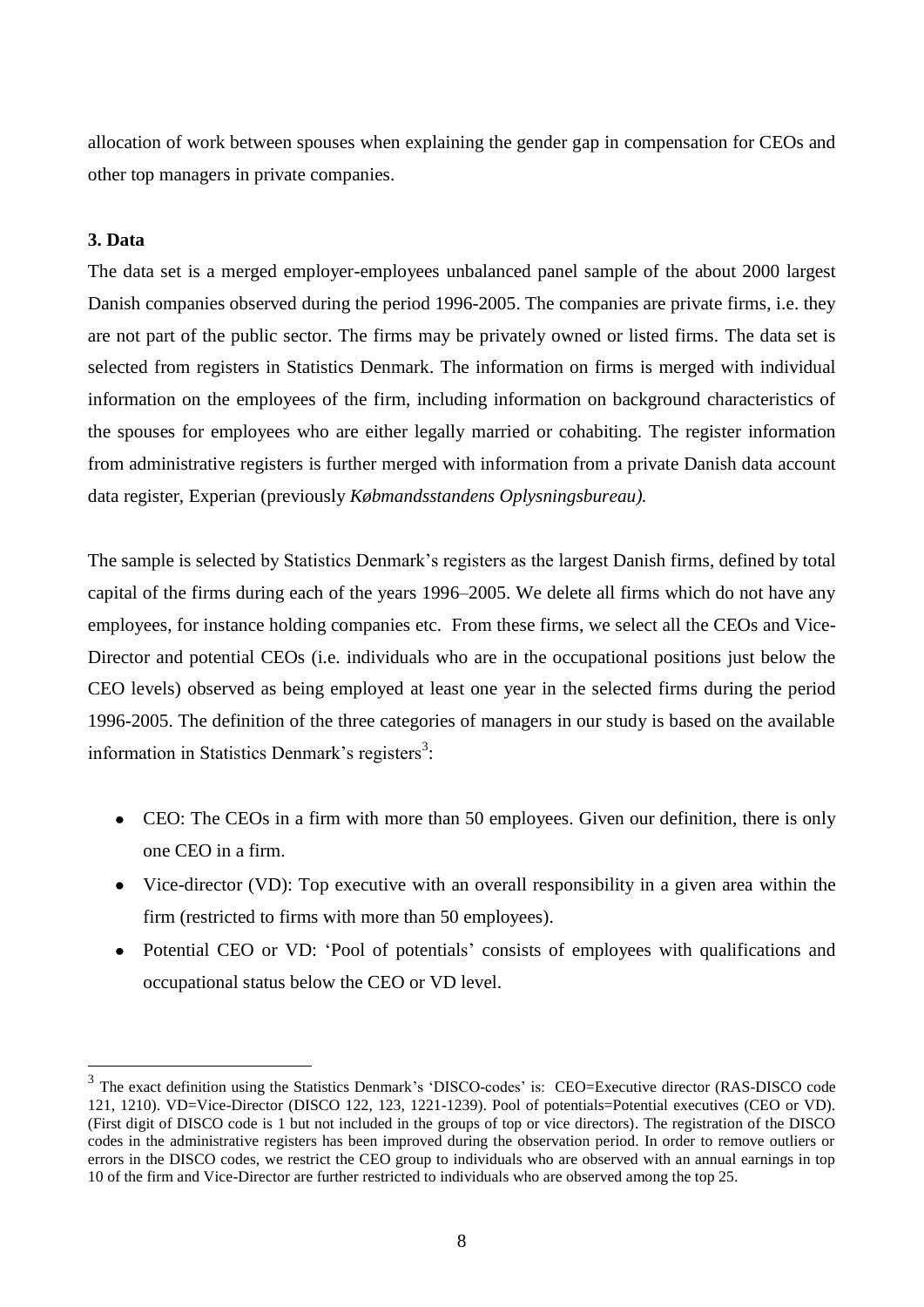By these definitions of top managers we end up having in total 198,686 observations during the period 1996-2005, of whom 20,264 were CEOs, 82,270 were Vice-Directors, and 96,152 were categorized as being member of the pool of potentials, see Table 1 in Section 4.

The dependent variable in this study is annual compensation which is measured by the (log) annual earnings (DKK),  $E_{ii}$ . Annual earnings are defined as the total earnings including bonuses etc. during the year as registered by the tax authorities. This measure excludes pension payments from the firm, non-taxable fringe benefits, stock options etc. on which we are not able to get reliable information. According to Bechmann (2008), 29 percent of Danish listed firms offered an option program in 2005 as part of the compensation for the top management. The proportion has been increasing since the late 1990s, see Eriksson (2001). Since these firms are among the largest Danish firms, we expect that the proportion is considerably lower in the sample selected for this study. The value of the option program changes over time and therefore, it is not obvious how to incorporate this information in a study of the gender pay gap. However, the results in Bechmann (2008) show a positive correlation between cash payments and the value of the option based compensation. This implies that by restricting the analysis to earnings defined as cash payments, the results in this study is expected to underestimate the gender gap. This expectation is supported by the study by Yurtoglu and Zulehner (2009a) who find that the gender pay gap is larger for the equity-based compensation component than for the fixed salary component. Table 2 below presents the 'raw', i.e. the simple average ratio between female and male earnings in each of the years for the three groups of employees.

The included explanatory variables in the estimations represent individual  $(X_{it})$  as well as firm specific  $(X_{it})$  characteristics, and variables reflecting *spouse* characteristics and whether the firm is more or less ‗*women-led'*:

 $X_{it}$ : Classical human capital' variables as employment experience, experience squared,  $\bullet$ educational level. Employment experience is measured as the accumulated number of years spent in employment. Periods in part time employment are counted as half of full time employment. We are not able to measure over time work or individuals holding more than one job as the employment variables are based on pension payments to a compulsory pension scheme (ATP). Education level is measured by three indicators for educational level allowing for non-linear effects of education. Excluded category is no education beyond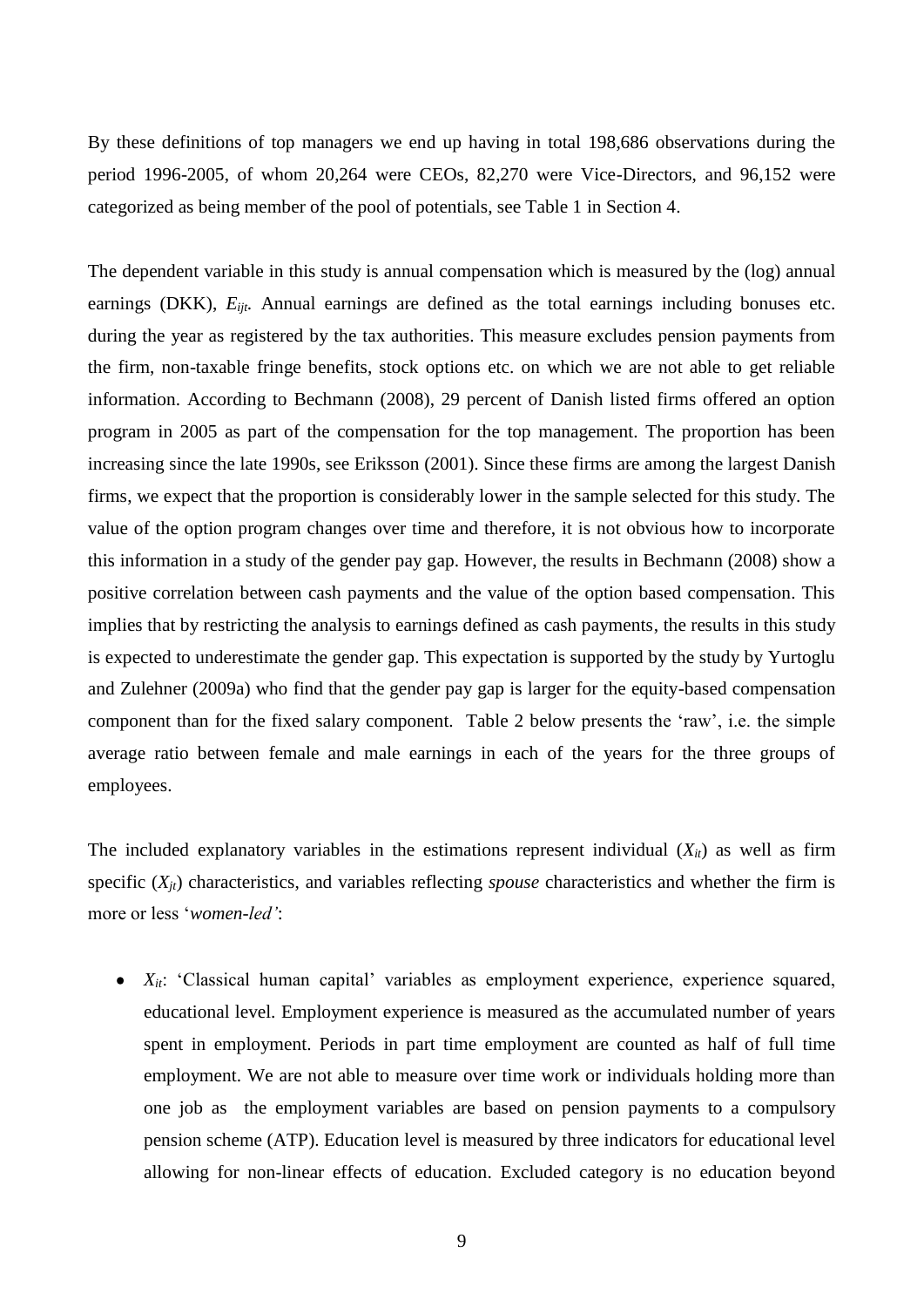compulsory school Child variables are indicators for number of children (1, 2, and 3+) and an indicator for a child aged less than 3 years in the household. Excluded category is 'no children'.

- $X_{it}$ : Firm size is measured by number of employees, an indicator for being listed on stock exchange, firm profits ROE (Return On Equities), industry indicators (Energy, Building and construction, Hotel and restaurants, Transportations and telecommunications, Finance) and female proportion of employees.
- *Women-led<sub>it</sub>*: Indicators for being employed in a firm with a female director on the board or a female CEO.
- *Spouse<sub>it</sub>*: Occupational level of the spouse (high level salaried, low level salaried, skilled, unskilled, self-employed, others), and an indicator for the spouse being a CEO. Excluded category is 'single', i.e. individuals who are not currently married or cohabiting.

Sample means for 2005 of all variables included in the estimations are shown in Appendix Table A1.

#### **4. The gender gap in top management**

Table 1 shows the development in the female proportion of CEOs, Vice-Directors, and in the Pool of Potential top managers. There is a clear development with respect to the female representation in top management in Danish companies during this period. In 1996, the female shares in the three groups were 23 percent in the Pool of Potentials, 9 percent in Vice-Director and 3 percent in the group of CEOs. These figures which are consistent with earlier Danish studies, see Smith et al. (2006) are fairly low in an international perspective.. However, in all three categories, the proportion of women has increased substantially, especially in the CEO and VD groups, where the female proportion increased by about 60 percent during the period.

The overall gender compensation gap decreased from 35 percent to 31 percent during the period 1996-2005, see Table 2. Within each of the two sub-groups, CEOs and VDs, the gender compensation gap was decreasing. Especially for CEOs, there was a dramatic equalization of compensation. In 1996, the gender gap was observed to 36 percent and in 2005 it was reduced to 13 percent! However, the very few female top CEOs included in the sample (less than 100 in each of the years) implies a large variation in the observed 'raw' gap. For Vice-Director, the gap is reduced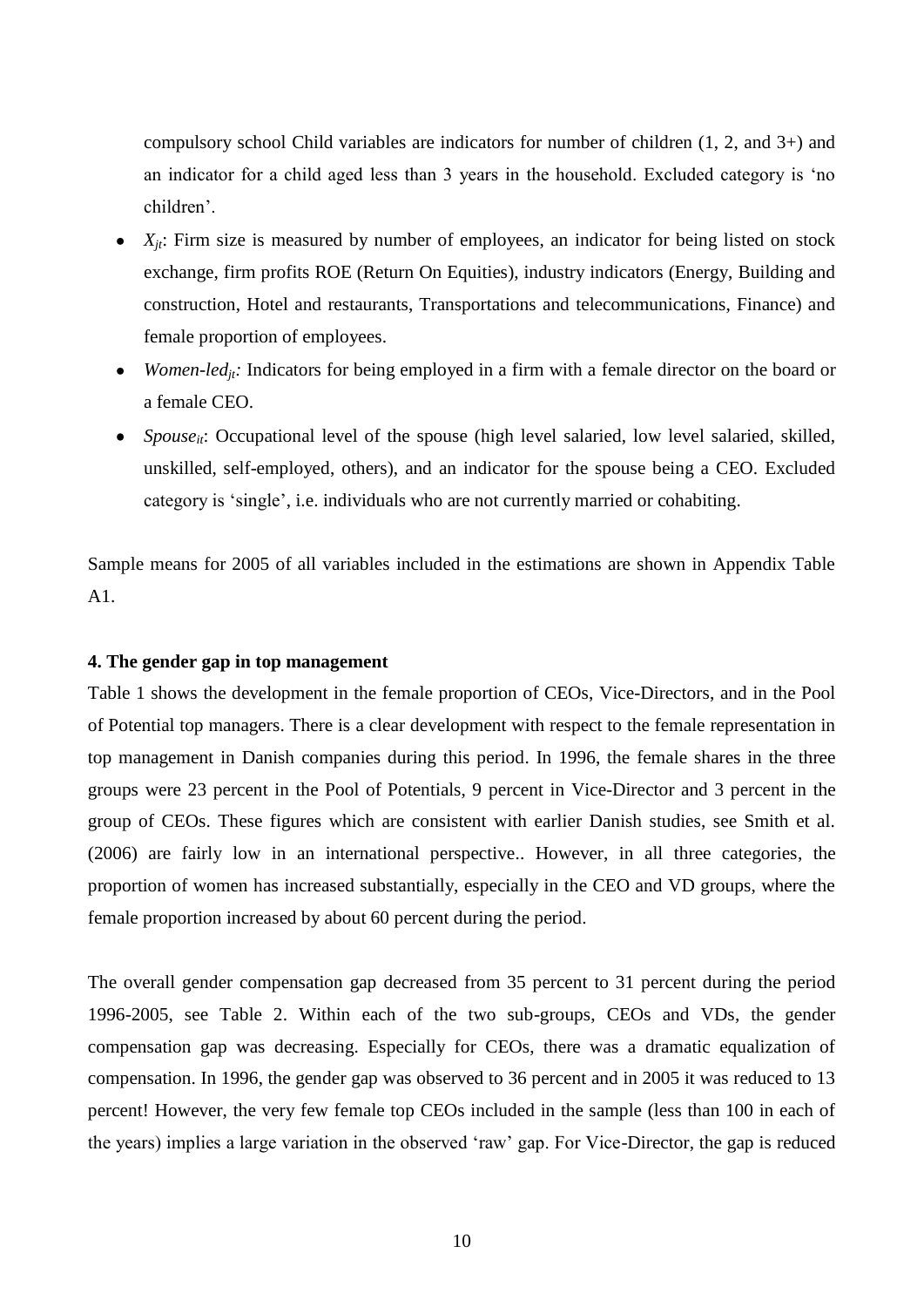during the observation period from 20 percent to 17 percent, while for the Pool of Potentials the gap has varied between 18-22 percent with no signs of a decreasing trend.

| Table 1. Female proportion among CEOs, VDs and Pool of Potentials. |             |               |             |  |  |  |  |  |
|--------------------------------------------------------------------|-------------|---------------|-------------|--|--|--|--|--|
|                                                                    | 'Pool of    | Vice-Director | <b>CEOs</b> |  |  |  |  |  |
|                                                                    | Potentials' |               |             |  |  |  |  |  |
| 1996                                                               | 0.229       | 0.090         | 0.031       |  |  |  |  |  |
| 1997                                                               | 0.232       | 0.090         | 0.035       |  |  |  |  |  |
| 1998                                                               | 0.243       | 0.096         | 0.033       |  |  |  |  |  |
| 1999                                                               | 0.252       | 0.102         | 0.032       |  |  |  |  |  |
| 2000                                                               | 0.308       | 0.111         | 0.038       |  |  |  |  |  |
| 2001                                                               | 0.311       | 0.112         | 0.043       |  |  |  |  |  |
| 2002                                                               | 0.326       | 0.125         | 0.042       |  |  |  |  |  |
| 2003                                                               | 0.324       | 0.129         | 0.045       |  |  |  |  |  |
| 2004                                                               | 0.345       | 0.133         | 0.045       |  |  |  |  |  |
| 2005                                                               | 0.324       | 0.145         | 0.053       |  |  |  |  |  |
| No of obs.1996-2005 (all: 198,686)                                 | 96,152      | 82,270        | 20,264      |  |  |  |  |  |
| Proportion 1996-2005 (all: 1.00)                                   | 0.49        | 0.41          | 0.10        |  |  |  |  |  |
| No of obs. 2005 (all: 23,228)                                      | 13,100      | 8,261         | 1,867       |  |  |  |  |  |
| Proportion in 2005 (all: 1.00)                                     | 0.56        | 0.36          | 0.08        |  |  |  |  |  |

Compared to the results for other countries, the gender compensation gap for Danish CEOs is fairly low. For the US, Bertrand and Hallock found a raw gender compensation gap of 44 percent for US top 5 CEOs (Standard & Poor's ExecuComp data). Bell (2005), using data on top 5 CEOs from Standard & Poor's 500, Midcap 400 and Smallcap 600 found a raw gender earnings gap of 25.4 percent for the period 1992-2003. The structure of the Danish gender pay gap among top managers also looks very different from what is found for the US in Yurtoglu and Zulehner (2009b) where the largest gender pay gap is found at the lower end of the compensation distribution while the gender pay gap is found to be lowest at the upper end of the compensation distribution.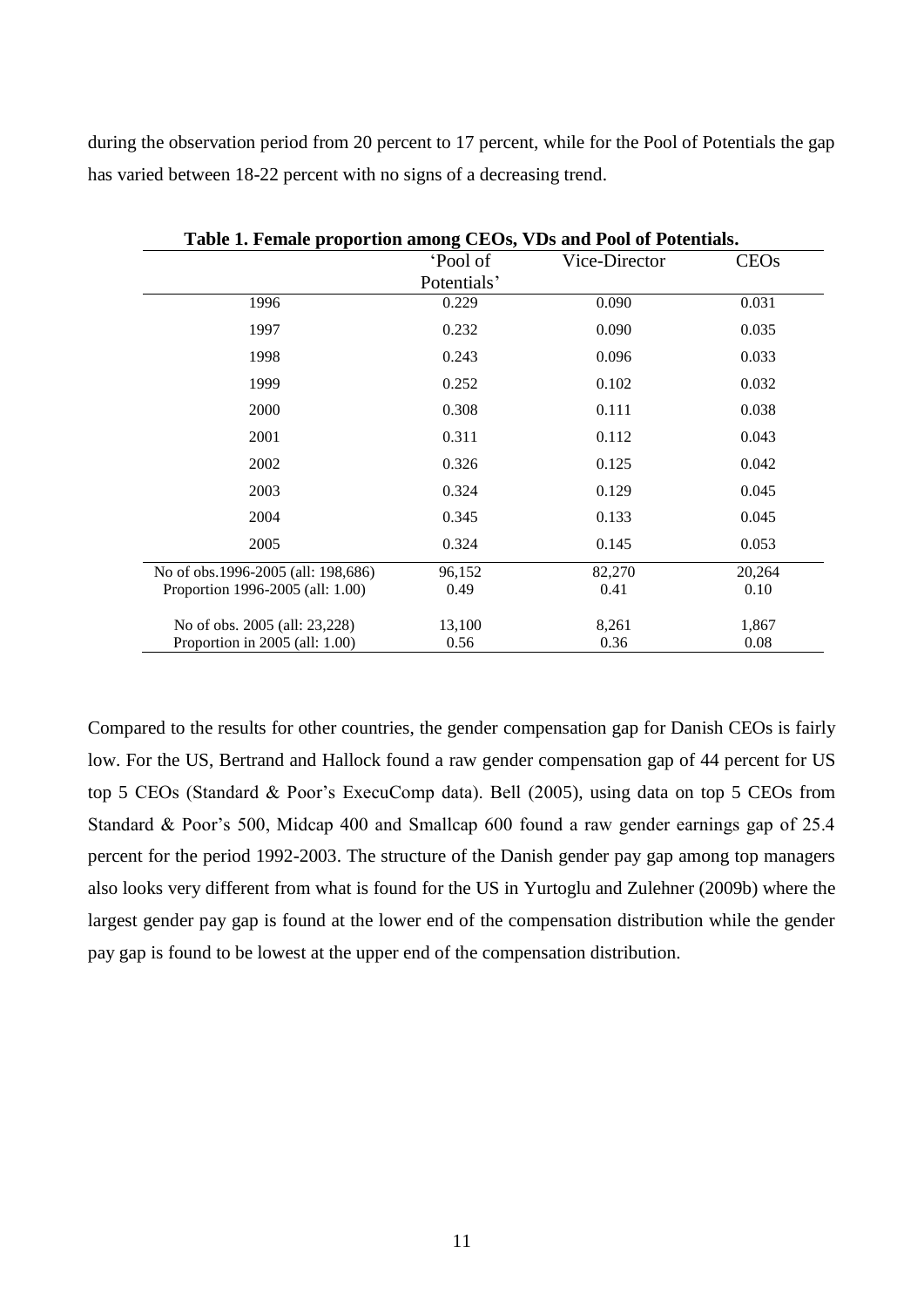| rable 2. The genuer gap in compensation (annual earnings). |       |             |               |            |  |  |  |  |  |
|------------------------------------------------------------|-------|-------------|---------------|------------|--|--|--|--|--|
|                                                            | All   | 'Pool of    | Vice-director | <b>CEO</b> |  |  |  |  |  |
|                                                            |       | Potentials' |               |            |  |  |  |  |  |
| 1996                                                       | 0.350 | 0.226       | 0.197         | 0.360      |  |  |  |  |  |
| 1997                                                       | 0.337 | 0.202       | 0.182         | 0.390      |  |  |  |  |  |
| 1998                                                       | 0.334 | 0.218       | 0.167         | 0.351      |  |  |  |  |  |
| 1999                                                       | 0.338 | 0.208       | 0.173         | 0.274      |  |  |  |  |  |
| 2000                                                       | 0.326 | 0.216       | 0.150         | 0.234      |  |  |  |  |  |
| 2001                                                       | 0.333 | 0.219       | 0.161         | 0.235      |  |  |  |  |  |
| 2002                                                       | 0.334 | 0.221       | 0.188         | 0.197      |  |  |  |  |  |
| 2003                                                       | 0.320 | 0.208       | 0.152         | 0.190      |  |  |  |  |  |
| 2004                                                       | 0.321 | 0.199       | 0.159         | 0.196      |  |  |  |  |  |
| 2005                                                       | 0.309 | 0.212       | 0.169         | 0.125      |  |  |  |  |  |
|                                                            |       |             |               |            |  |  |  |  |  |

**Table 2. The gender gap in compensation (annual earnings). 1)**

1) The gender gap is calculated as  $1-E_f/E_{mt}$ , where  $E_f$  and  $E_{mt}$  are average female and male annual earnings in year *t* respectively.

In Table 3, the main characteristics of the male and female managers in our sample are shown for the year 2005. There are significant differences between men and women for most of the variables. However, for the group of CEOs the picture is slightly different. Female CEOs have about the same labour market experience as their male colleagues, and somewhat surprisingly, they do also have about the same number of children (the differences are not statistically significant).<sup>4</sup> For Vice-Directors and the Pool of Potentials, the average female working experience is significantly lower than their male colleagues, and the average number of children is about the same as for female CEOs. However, women in the Pool of Potentials are on average younger female CEOs, and thus, their completed fertility may end up being higher than that for female CEOs.

Female VDs, potential top managers (and to some extent CEOs but here the difference is not significant) tend to be singles to a much larger extent than male top managers. 25 percent of the female Vice-Directors are singles while this figure is only 10 percent for male Vice-Directors. If women in these groups are married, they are more likely than male top managers to be married to a CEO, i.e. fewer women in top management positions tend to be married to a spouse with a lower position than herself. Female top managers or potential top managers tend to be in firms with a relatively high proportion of female employees. Finally, the probability that there is a female board member is larger for female CEOs and VDs compared to their male colleagues!

1

 $4$  It should be kept in mind that the small number of females may imply that only very large differences are statistically significant from zero.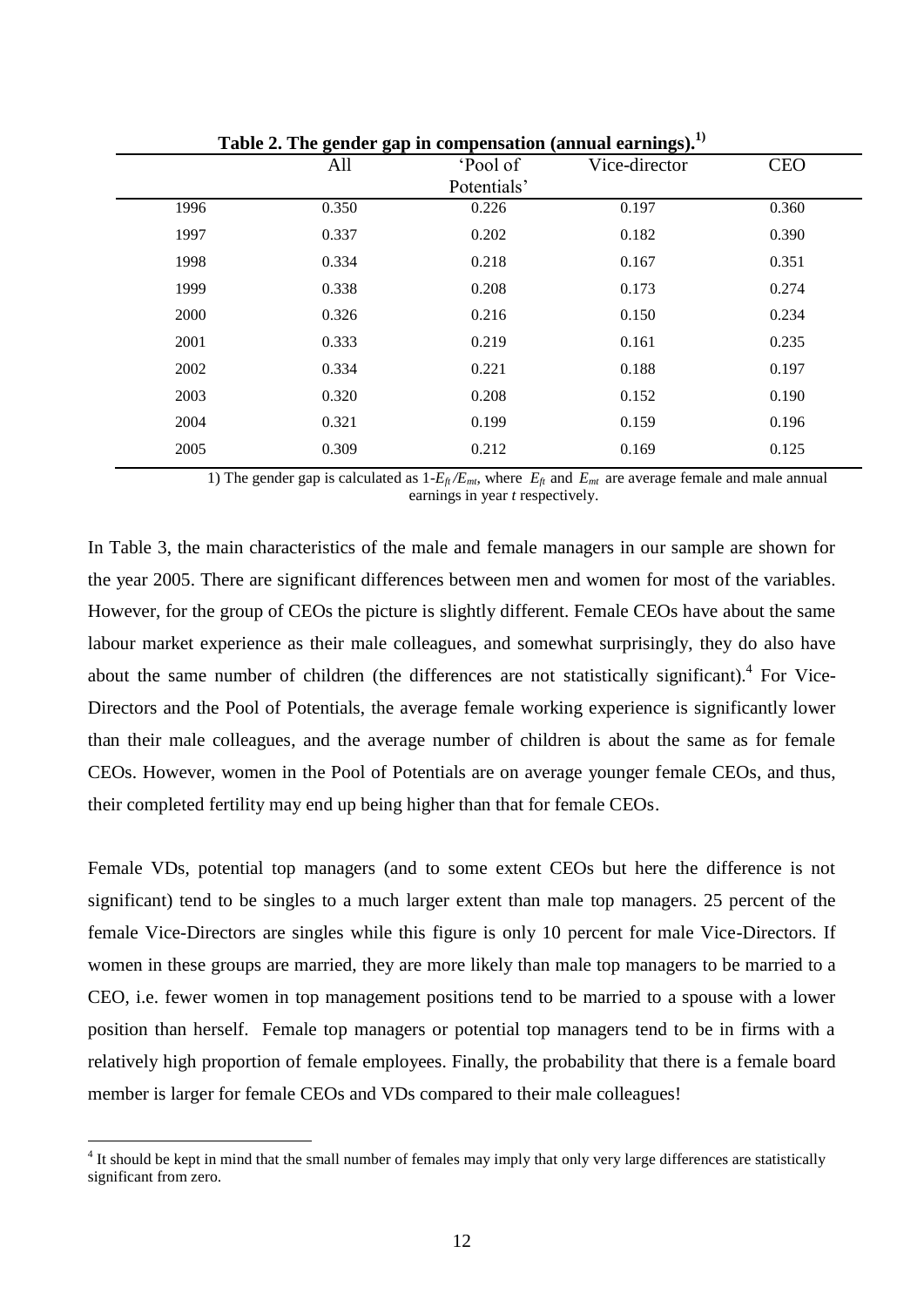|                        | Pool of Potentials |            |            | Vice-director |            | <b>CEO</b> |
|------------------------|--------------------|------------|------------|---------------|------------|------------|
|                        | Male               | Female     | Male       | Female        | Male       | Female     |
| Annual earnings, DKK   | 484,569*           | 381,740*   | 710,863*   | 590,532*      | 1,316,755* | 1,151,673* |
|                        | (247, 453)         | (161, 865) | (376, 241) | (258, 292)    | (884, 624) | (900, 266) |
| Experience, years      | 21.43*             | $17.12*$   | 22.93*     | $20.26*$      | 24.22      | 23.64      |
|                        | (10.94)            | (9.64)     | (9.70)     | (9.11)        | (10.33)    | (8.89)     |
| No of children         | 0.87               | 0.85       | $1.09*$    | $0.92*$       | 0.94       | 0.85       |
|                        | (1.04)             | (0.97)     | (1.10)     | (1.00)        | (1.08)     | (1.09)     |
| Spouse CEO $(0/1)$     | $0.03*$            | $0.10*$    | $0.02*$    | $0.11*$       | $0.04*$    | $0.15*$    |
|                        | (0.17)             | (0.29)     | (0.15)     | (0.32)        | (0.20)     | (0.33)     |
| Single $(0/1)$         | $0.16*$            | $0.24*$    | $0.10*$    | $0.25*$       | 0.09       | 0.16       |
|                        | (0.37)             | (0.43)     | (0.31)     | (0.43)        | (0.28)     | (0.40)     |
| Share of women in firm | $0.32*$            | $0.41*$    | $0.30*$    | $0.43*$       | $0.32*$    | $0.41*$    |
|                        | (0.13)             | (0.14)     | (0.15)     | (0.19)        | (0.16)     | (0.19)     |
| Female board member in | 0.16               | 0.18       | $0.18*$    | $0.25*$       | $0.21*$    | $0.38*$    |
| $\lim (0/1)$           | (0.36)             | (0.39)     | (0.39)     | (0.43)        | (0.41)     | (0.49)     |
| Female CEO $(0/1)$     | 0.07               | 0.08       | $0.05*$    | $0.10*$       | $0.09*$    | $1,00*$    |
|                        | (0.25)             | (0.26)     | (0.22)     | (0.30)        | (0.29)     | (0,00)     |

**Table 3. Sample means. Selected variables 2005.**

\*) indicates significant gender difference (1 percent) in sample means.

#### **5. Empirical model and estimation strategy**

The basic empirical model is a 'standard Mincerian human capital function' where the main explanatory variables are education and labour market experience. An indicator for being a woman is included in order to estimate the gender compensation gap. Since the focus is managerial compensation, we also include a number of variables reflecting corporate governance effects, like firm size, performance and industry. We successively add a number of variables to the human capital model which are supposed to catch effects from family responsibilities and firm characteristics, *Xit*, *Xjt*, and *Women*-*ledjt*. As a first step, we estimate pooled OLS on the sample of all top managers and including both males and females in all years. We add an indicator, *F*, for being female, and indicators for being CEO or VD in the company;

$$
\ln E_{ijt} = F_i \lambda + CEO_{ijt} \phi_1 + V D_{ijt} \phi_2 + X_{it} \beta_1 + X_{jt} \beta_2 + D_t \gamma_t + \varepsilon_{ijt} \tag{1}
$$

where  $D_t$  are time indicators. The error term  $\varepsilon_{tij}$  is – in the first step - assumed to be uncorrelated with included explanatory variables. As we use panel employer-employees data and observed the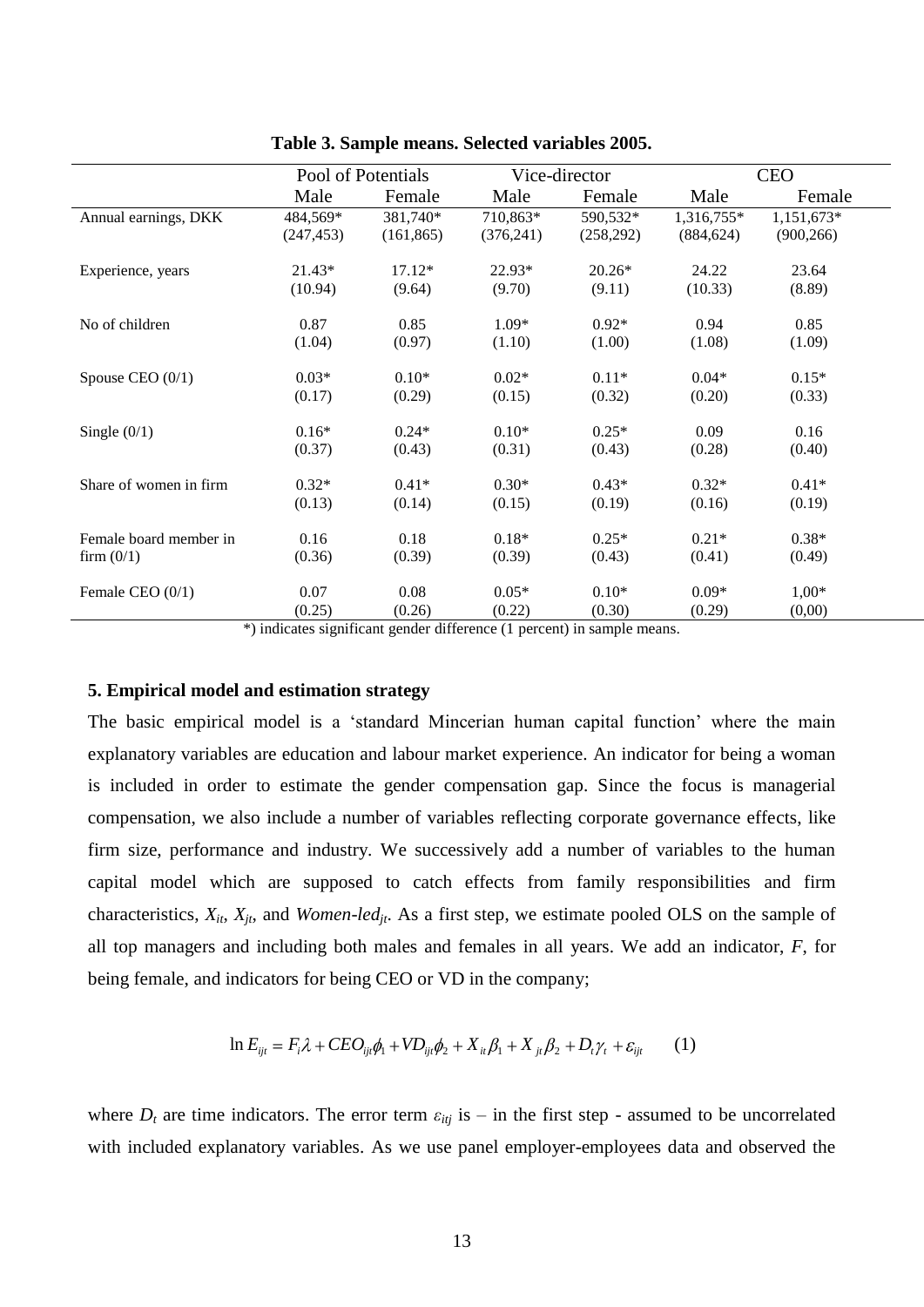same individuals and firms many times in the data set, the error term is expected to be heteroscedastic. Therefore, we apply a robust estimator which corrects for heteroscedasticity.<sup>5</sup> By adding more and more explanatory variables, we see how much of the raw gender earnings gap that may be explained by individual's own characteristics and firm characteristics.

However, the assumption behind the pooled OLS estimation in (1) may not be valid. Specifically, the indicators of main interest, *F, CEO* and *VD* may be correlated with the error term because of omitted variables. According to the theories described in Section 2, selection into the position as CEO or top manager may be a selective process which differs between men and women. A number of unobserved characteristics like effort and ambitions may be important, both for observed compensation and for the chance of becoming promoted into a VD or CEO position. If selection works differently for men and women, for instance due to discrimination or other unobserved mechanisms, this may bias the estimates of the coefficients of the female indicator *F,* and the indicators for occupational top positions, *CEO* and *VD.* Thus, our estimates may not reflect causal effects*.* 

The identification strategy in this study is to apply a robust panel estimator (Fixed Effect Vector Decomposition, FEVD estimator, see below) which captures the unobserved time constant variables. However, the 'fixed effect critique', see for instance Lundberg (2005) may also apply here. Some of the unobservables may change over time due to life cycle variation in career ambitions etc., and these changes which may affect career choices and compensation are not captured by the panel estimator. We try to address this time variant unobserved heterogeneity by adding exogenous controls that are expected to be correlated with the time variant unobservables in the compensation function. As candidates for being such control variables we select the career (occupational) position of the spouse in the previous year, and whether the individual was married or cohabiting, (*Spouseit-1*). The career position of the spouse is expected to capture or proxy the current decisions within the household with respect to allocation of time and household responsibilities.<sup>6</sup> If the individual changes marital status (in the previous year) or the spouse is promoted, we expect that these changes will reflect the lifecycle effects on preferences which are not captured by the FE or FEVD estimators. However, it might be argued that the spouse and

<u>.</u>

<sup>&</sup>lt;sup>5</sup> The models are estimated by STATA procedures.

<sup>6</sup> According to Bertrand et al. (2009) information on spouse's labour market career is a very good indicator for the career choices (labour supply behaviour and maternal leave periods) earlier in life.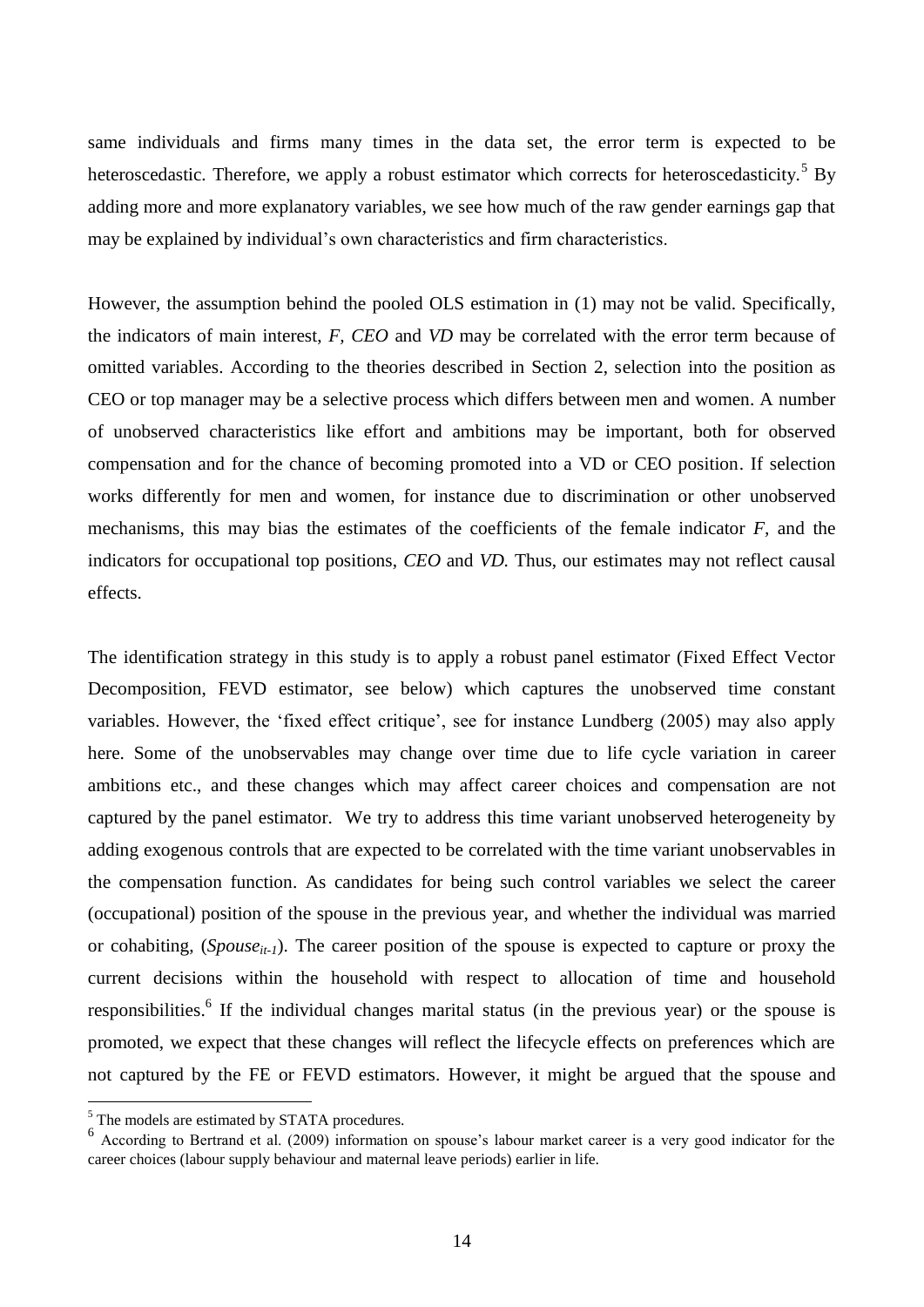marital state variables are not exogenous to the outcome variable, the annual compensation, see for instance the discussion in Angrist and Pischke (2009). We use the lagged occupational spouse position in order to reduce problems of endogeneity. In order to evaluate the potential endogeneity problems which may still exist, we show a number of alternative estimations in order to indicate the robustness of our estimations.

The full model including both spouse variables as controls for the selection into top management position and time constant individual or firm specific effects  $(a_i$  and  $a_j)$  is:<br>  $\ln E_{ijt} = F_i \lambda + CEO_{ijt} \phi_1 + VD_{ijt} \phi_2 + X_{it} \beta_1 + X_{jt} \beta_2 + D_t \gamma_t + Spouse_{it-1} \eta + \alpha_i + \alpha_j + \varepsilon_{ijt}$ 

$$
\ln E_{\hat{i}t} = F_i \lambda + CEO_{ii} \phi_1 + V D_{ii} \phi_2 + X_{it} \beta_1 + X_{it} \beta_2 + D_t \gamma_t + Spouse_{it-1} \eta + \alpha_i + \alpha_i + \varepsilon_{it}
$$
(2)

The model in (2) is estimated by alternative panel estimators. Since one of the key variables, *F*, is time invariant and disappears in the fixed effects (FE) estimation, we also apply a random effects estimator (RE). These estimates are typically also inconsistent because the assumption that  $\varepsilon_{ijt}$  is uncorrelated with included explanatory variables is violated. This assumption is tested by a Hausman test. As the assumption of independence is violated in most cases, we also apply a robust, but not unbiased, three stage estimator proposed recently by Plümper and Troeger (2007). The estimator, denoted Fixed Effect Vector Decomposition (FEVD), is useful in cases where the main interest is in the coefficients of time invariant or rarely time varying variables. This is the case for the indicator for being female (*F*) and also the indicators for being top managers in the firm (*CEO*  and *VD*) show little variation over time. The first step of the P&T estimator is a FE estimation of (2). In the second step the individual specific average residuals from the FE are calculated and regressed on the time invariant or rarely time varying variables. In step 3 the full model is reestimated by pooled OLS and the residuals from step two are included as an additional regressor. In order to evaluate the robustness of the estimators, the results from alternative estimators are shown for the key coefficients in Table 5.

#### **6. OLS estimates of Gender gap in compensation**

As a first step, we present in Table 4 estimated coefficients of the parameter  $\lambda$  in relation (1), i.e. the ‗gender compensation gap', when correcting successively for more factors which may explain the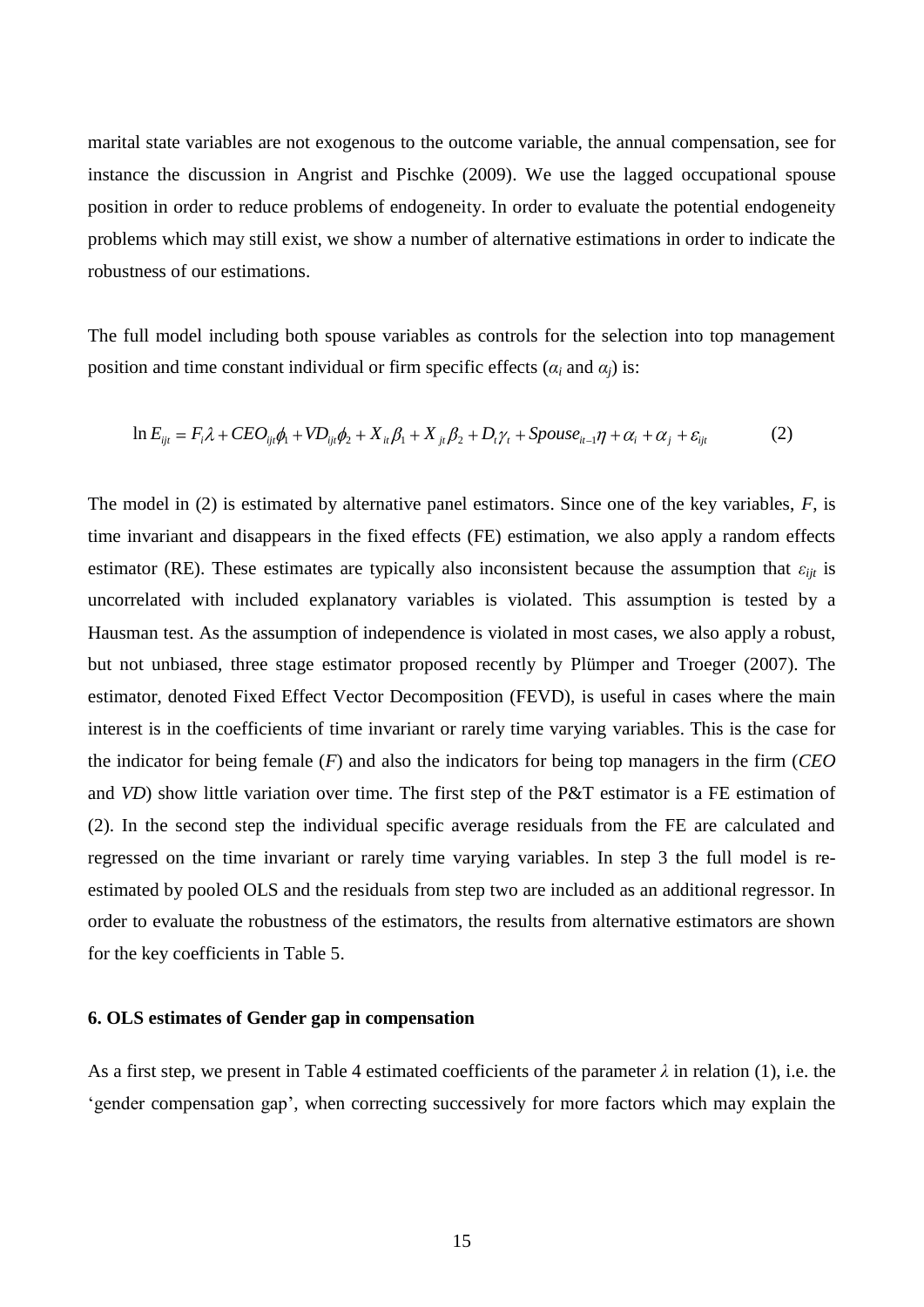annual earnings. The results which are comparable to many of the results found in previous empirical studies are based on robust pooled OLS estimations.<sup>7</sup>

| $=$ $\frac{1}{2}$ $\frac{1}{2}$ $\frac{1}{2}$ $\frac{1}{2}$ $\frac{1}{2}$ $\frac{1}{2}$ $\frac{1}{2}$ $\frac{1}{2}$ $\frac{1}{2}$ $\frac{1}{2}$ $\frac{1}{2}$ $\frac{1}{2}$ $\frac{1}{2}$ $\frac{1}{2}$ $\frac{1}{2}$ $\frac{1}{2}$ $\frac{1}{2}$ $\frac{1}{2}$ $\frac{1}{2}$ $\frac{1}{2}$ $\frac{1}{2}$ $\frac{1}{2$<br>Robust Pooled OLS estimates of the coefficient of the female indicator $(\lambda)$ . |                                          |          |          |           |               |                  |  |  |  |
|----------------------------------------------------------------------------------------------------------------------------------------------------------------------------------------------------------------------------------------------------------------------------------------------------------------------------------------------------------------------------------------------------------------|------------------------------------------|----------|----------|-----------|---------------|------------------|--|--|--|
|                                                                                                                                                                                                                                                                                                                                                                                                                | Control variables included in estimation |          |          |           |               |                  |  |  |  |
|                                                                                                                                                                                                                                                                                                                                                                                                                | (0)                                      | $(1) =$  | $(2) =$  | $(3) =$   | $(4) =$       | $(5) =$          |  |  |  |
|                                                                                                                                                                                                                                                                                                                                                                                                                | Time                                     | $(0) +$  | $(1) +$  | $(1) +$   | $(1) +$       | $(1) +$          |  |  |  |
|                                                                                                                                                                                                                                                                                                                                                                                                                | indicators                               | $CEO+VD$ | $CEO+VD$ | $CEO+VD$  | $CEO+VD$      | $CEO+VD$         |  |  |  |
|                                                                                                                                                                                                                                                                                                                                                                                                                |                                          |          | +spouse  | +spouse   | +spouse       | +spouse controls |  |  |  |
|                                                                                                                                                                                                                                                                                                                                                                                                                |                                          |          | controls | controls  | controls      | $+HC$ var        |  |  |  |
|                                                                                                                                                                                                                                                                                                                                                                                                                |                                          |          |          | $+HC$ var | $+HC$ var     | $+$ Child var    |  |  |  |
|                                                                                                                                                                                                                                                                                                                                                                                                                |                                          |          |          |           | $+$ Child var | $+$ Firm var     |  |  |  |
| Indicator for being                                                                                                                                                                                                                                                                                                                                                                                            | $-0.368$                                 | $-0.218$ | $-0.215$ | $-0.173$  | $-0.169$      | $-0.170$         |  |  |  |
| Female                                                                                                                                                                                                                                                                                                                                                                                                         | (0.025)                                  | (0.016)  | (0.014)  | (0.011)   | (0.011)       | (0.008)          |  |  |  |
| R-squared                                                                                                                                                                                                                                                                                                                                                                                                      | 0.077                                    | 0.339    | 0.359    | 0.436     | 0.440         | 0.481            |  |  |  |
| Number of obs.                                                                                                                                                                                                                                                                                                                                                                                                 | 198.686                                  | 198.686  | 198.686  | 198.686   | 198.686       | 198.686          |  |  |  |

**Table 4. Gender gap in compensation:** 

1. All coefficients are significant at a 1 percent level.

Column (0) shows an estimated coefficient of -0.37 (i.e. a raw gender compensation gap of 37 log points) when only time indicators are added to the model. When adding successively more explanatory variables, the estimated coefficient of  $\lambda$  is reduced, but the coefficient seems to stabilize at a level around -0.17, i.e. an estimated gender compensation gap of around 17 log points. The main drop in the numerical value of the *λ-*coefficient happens when adding indicators for being a CEO or a Vice-Director. The coefficient is reduced numerically from -0.37 to -0.22. This result corresponds to most previous empirical analyses, see for instance Bertrand and Hallock (2001). However, our results are different from these studies in the sense that the estimated gender compensation gap does not become insignificant in the full model with all explanatory variables. Further, adding variables for number and age of children and firm characteristics virtually have no influence on the estimated gender compensation gap.

.

#### **7. Robustness - Alternative Panel Estimators**

1

The robust pooled OLS estimates in Table 4 may suffer from a number of deficiencies as discussed above. Therefore, in Table 5 alternative estimators of the gender pay gap are presented in order to evaluate the sensitivity and robustness of the estimators. Table 5 also adds the estimates of the indicators for having a position as CEO or as Vice-Director in the company.

<sup>&</sup>lt;sup>7</sup> The estimates are corrected for heteroscedasticity due to firm clusters by using the STATA procedure xtreg. In alternative estimations not shown here, heteroscedasticity corrections due to individual clusters are undertaken. The estimated standard errors are smaller in these estimations. The more conservative estimations are presented in Table 4.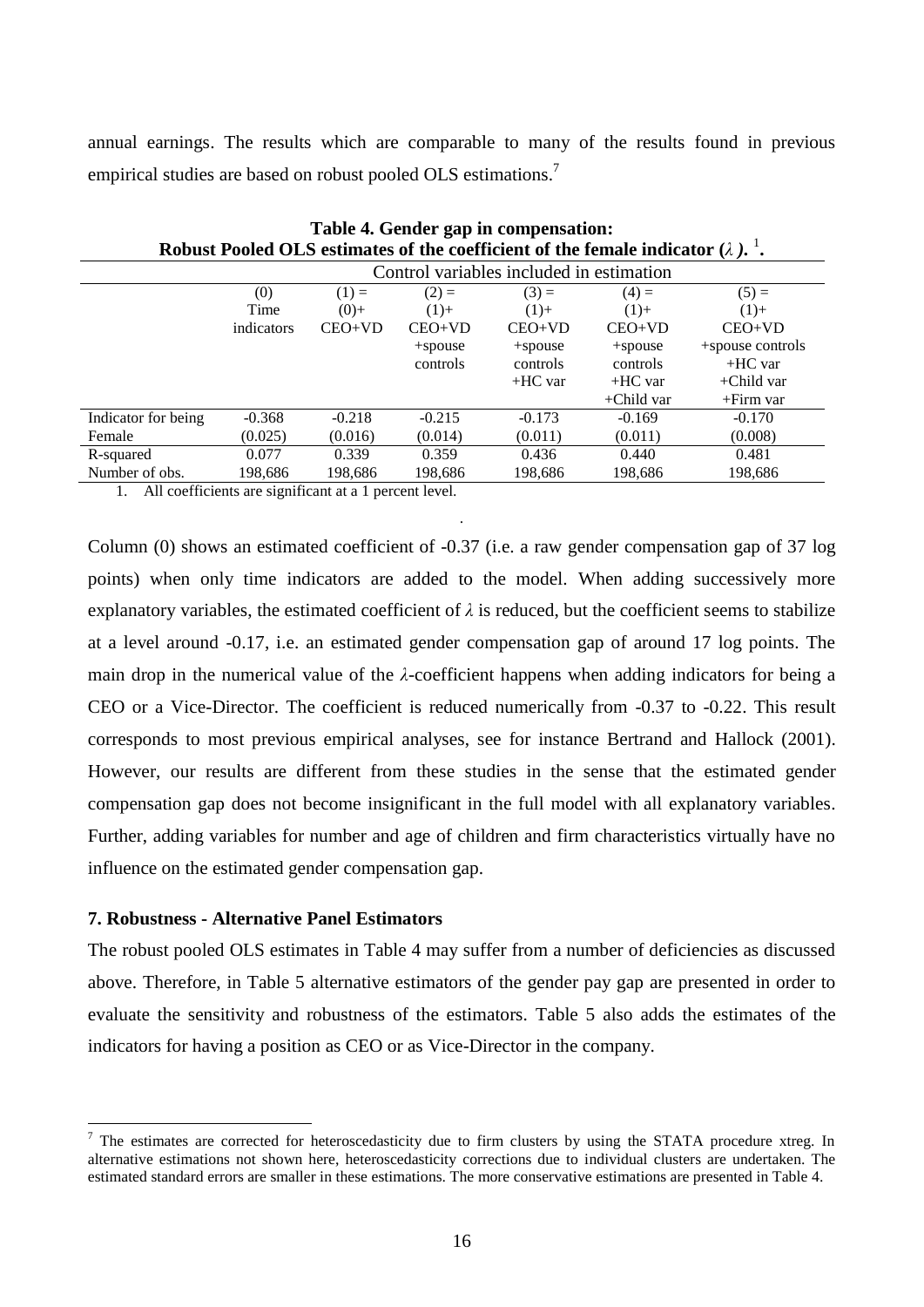|                      | $\cdots$        |           |          |              |            |          |             |  |  |
|----------------------|-----------------|-----------|----------|--------------|------------|----------|-------------|--|--|
|                      |                 |           |          |              | Estimator  |          |             |  |  |
|                      | (1)             | (2)       | (3)      | (4)          | (5)        | (6)      | (7)         |  |  |
|                      | Pooled          | RE        | RE       | <b>RE</b>    | FE         | FE       | <b>FEVD</b> |  |  |
|                      | <b>OLS</b>      | Indiv $i$ | Firm $j$ | $Ind + firm$ | Indiv. $i$ | Firm $j$ | Indiv. $i$  |  |  |
|                      | Robust <i>i</i> |           |          | ij           |            |          |             |  |  |
| Female               | $-0.170$        | $-0.201$  | $-0.142$ | $-0.199$     |            | $-0.143$ | $-0.223$    |  |  |
|                      | (0.008)         | (0.005)   | (0.002)  | (0.005)      |            | (0.002)  | (0.001)     |  |  |
| <b>CEO</b>           | 0.960           | 0.660     | 1.135    | 0.687        | 0.523      | 1.124    | 0.523       |  |  |
|                      | (0.015)         | (0.004)   | (0.003)  | (0.004)      | (0.005)    | (0.003)  | (0.002)     |  |  |
| <b>VD</b>            | 0.456           | 0.322     | 0.579    | 0.335        | 0.274      | 0.574    | 0.274       |  |  |
|                      | (0.012)         | (0.002)   | (0.002)  | (0.002)      | (0.002)    | (0.002)  | (0.001)     |  |  |
| Other RHS variables: |                 |           |          |              |            |          |             |  |  |
| Spouse occupation    | Yes             | Yes       | Yes      | Yes          | Yes        | Yes      | Yes         |  |  |
| HC variables         |                 |           |          |              |            |          |             |  |  |
| Child variables      |                 |           |          |              |            |          |             |  |  |
| Firm characteristics |                 |           |          |              |            |          |             |  |  |
| R-square overall     | 0.481           | 0.453     | 0.418    |              | 0.396      | 0.422    | (0.918)     |  |  |
| Number of            | 198,686         | 198,686   | 198,686  | 198,686      | 198,686    | 198,686  | 198,686     |  |  |
| observations         |                 |           |          |              |            |          |             |  |  |

**Table 5. Alternative estimates of indicators for being Female, CEO and Vice-Director**<sup>1</sup> **. Full model specification.**

1. All coefficients are significant at a 1 percent level

The pooled robust OLS results in Column (1) in Table 5 are identical to the estimation of the full model in Column (5) in Table 4. Columns (2)-(4) show random effects estimated where individual, firm, and both individual and firm effects are accounted for, respectively, while Columns (5)-(6) show fixed effects estimates.<sup>8</sup> Finally, the robust (but inconsistent) estimates by the fixed effect vector decomposition (FEVD) method controlling for individual specific effects are shown in Column  $(6)$ .<sup>9</sup>

According to Table 5, the estimated gender gap in compensation for Danish top managers does not disappear when controlling for the full battery of explanatory variables and accounting for individual or firm specific unobserved time constant heterogeneity. The estimates of the indicator for being female range from -0.14 to -0.22. All coefficients are highly significant. Thus, our results indicate there is still a considerable gender compensation gap among top managers when controlling for observed and unobserved individual and firm characteristics.

The estimated coefficients are clearly sensitive to the specification. The RE, FE, and the FEVD which control for individual specific effects (Columns 2,4,7) and the RE which controls for both

1

<sup>&</sup>lt;sup>8</sup> The Hausman tests reject the overall hypothesis that the random effects estimates are consistent.

<sup>&</sup>lt;sup>9</sup> The FEVD is only estimated for individual specific fixed effects not firm specific effects because the command xtfevd in STATA does not allow more observations on the same unit within a given year.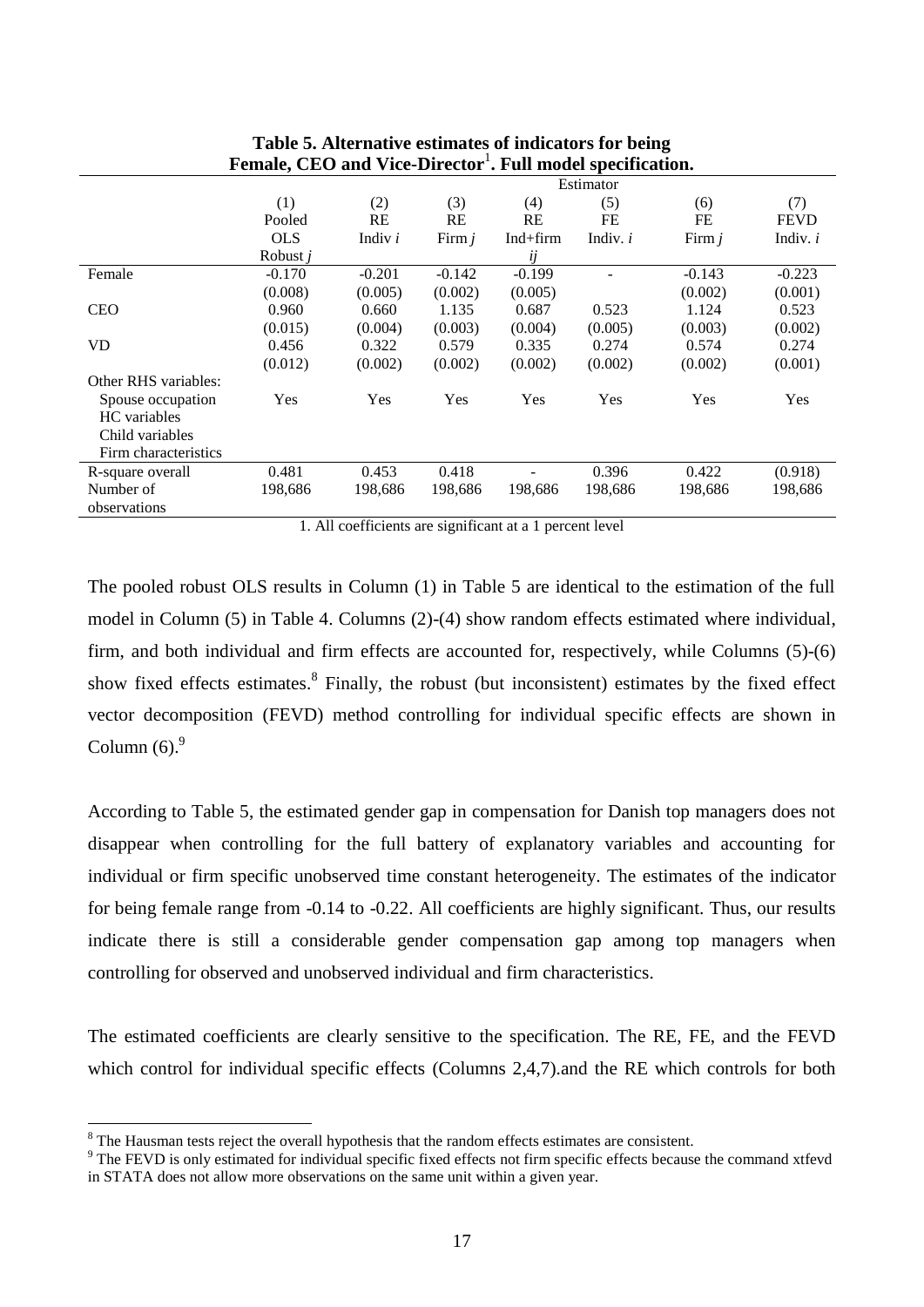firm and individual effects (Column 5) are fairly close. The estimated *λ-*coefficients in the RE and FEVD estimations are -0.20 and -0.22, respectively. These coefficients are numerically larger than the pooled OLS estimate of -0.17, i.e. controlling for unobserved individual specific factors like ability and ambitions, the gender compensation gap increases, or alternatively, some of the female (male) top managers have permanently high (low) values of the individual specific factors which affect their compensation positively (negatively). When controlling for these factors, the estimated gender gap increases, compared to pooled OLS estimates.

The RE and FE estimates which control only for permanent firm specific unobserved factors in Columns (3) and (6) are somewhat different. The estimated *λ-*coefficient is numerically lower, only -0.14, compared to RE/FEVD estimates of-0.20 and -0.22. This observation may reflect that some firms permanently tend to pay females (males) lower (higher) salaries when controlling for all observables, for instance due to variation in time constant preferences for discrimination or permanently gender biased information on skills and productivity, as proposed in the 'sticky floor' theory. However, the results in Columns 3, 4 and 6 also show that even when controlling for unobserved differences in firm behaviour (and in Column 6 also individual unobserved effects) there still exists a considerable compensation gap between male and female top executives. Thus, despite the results in Table 5 indicate that part of the gender gap can be explained by some firms permanently paying lower female executives lower salaries, a major part of the compensation gap remains unexplained.

In contrary to the *λ-*coefficients, the estimated coefficient of the two CEO and VD indicators are considerably (and tests show that the difference is significant) higher in RE and FE estimations where we control for unobserved firm heterogeneity, compared to pooled OLS and RE/FE/FEVD estimates with control for unobserved individual heterogeneity. Thus, some firms tend to pay permanently higher salaries to their top managers $^{10}$ .

Based on the results presented in Table 5, it is obvious that there are alternative estimates of the ‗gender compensation gap' and that the size of the gap depends on choice of estimator. But in all cases, the estimated gap is significant and of a considerable size (lowest estimate is 14 log points).

1

<sup>&</sup>lt;sup>10</sup> The results from individual FE/RE/FEVD estimations of the VD and CEO are in line with the results found in Eriksson (1999) based on a different sample of Danish companies. Eriksson find a pay difference between CEO and VD level of around 30 percentage points in individual fixed effect estimations of annual compensation. Eriksson does not include gender indicators in his study.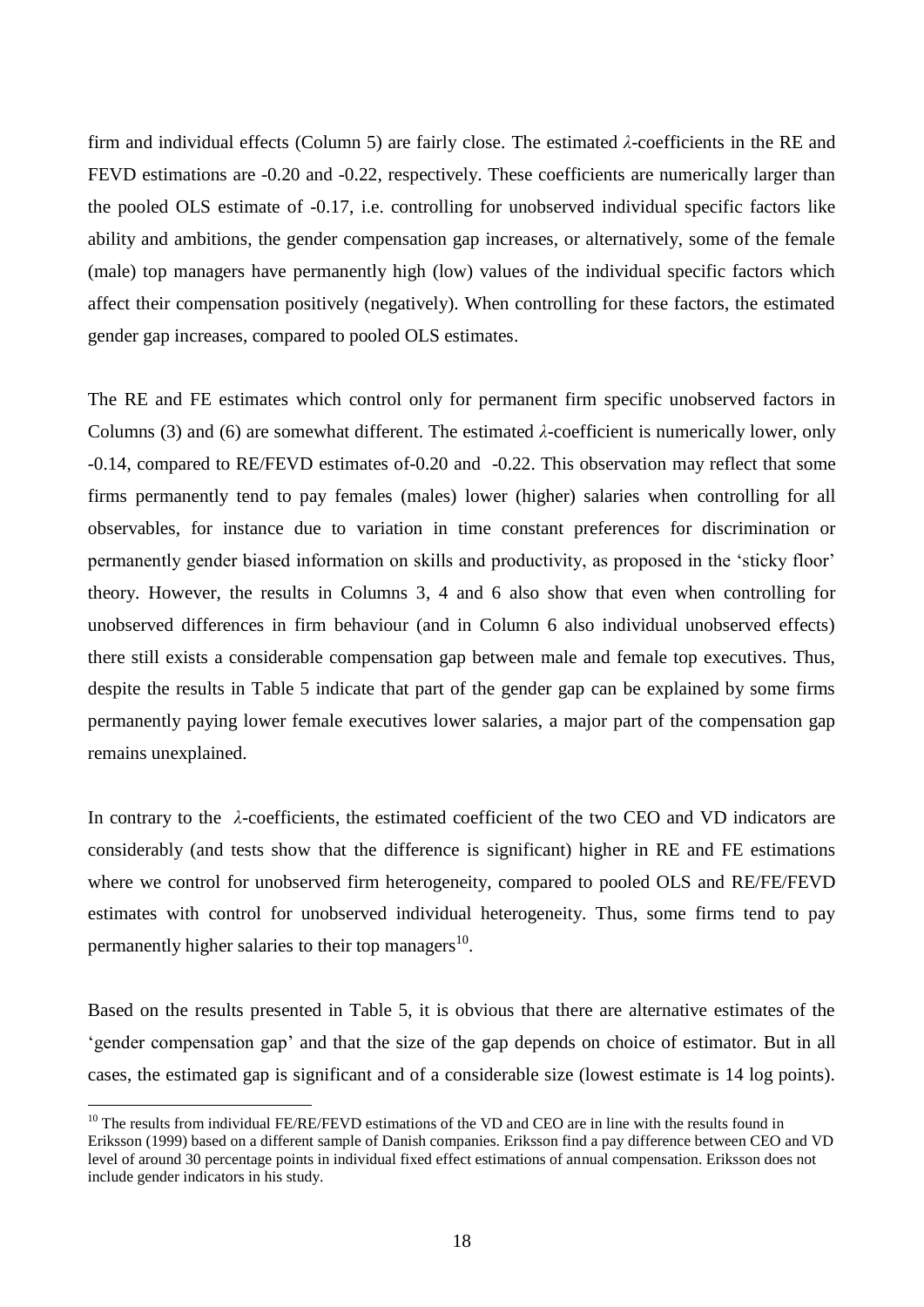In line with most other studies, and for comparison reason, we prefer to use an estimator which only controls for individual specific effects. Further, the individual specific effect estimators allow us to reduce problems of endogeneity in the individual specific variables like human capital variables, child variables and the spouse control variables. Since the RE estimators are rejected by the Hausman test, and since the FE estimator with individual specific effects does not allow for an estimate of the *λ-*coefficient, the preferred estimator in the subsequent sections is the FEVD estimator which controls for individual specific unobserved heterogeneity and is robust though not consistent. However, note that the FEVD estimates for the CEO and VD-indicators are very close to the consistent FE estimates. In order to evaluate sensitivity of the estimates, we also present robust pooled OLS and RE estimates of *λ* where relevant.

#### **8. Within Group Panel Estimates of the Gender Compensation Gap.**

The 'raw' figures on gender proportion and compensation gap in Tables 1-2 clearly showed that there has been a quite different development within the three groups of top managers and potential top managers. In this section, we dig deeper into this question and estimate the gender compensation gap *within* the three groups, i.e. the sample is split into the three groups, CEOs, VDs, and Pool of Potentials, and separate compensation functions are estimated for each of the three groups.

When splitting the sample into these groups, it is obvious that each of the groups may be selected samples of the population which may vary systematically with respect to unobservable characteristics, for instance ability and motivation. If ability is correlated with the included variables, for instance gender, the estimate of  $\lambda$  will be biased, unless controlling for the unobservables, parallel to the problems of potential endogeneity when including indicators for being a CEO or VD in the estimations above. However, to the extent that the unobservables are time constant, a robust panel estimator like FEVD is expected to account for the selectivity problem. The results from pooled robust OLS, RE and FEVD estimates of the *λ*-coefficient within the three groups of managers are shown in Table 6. According to Table 6, our results are again fairly robust to choice of estimator with respect to the estimated *λ*-coefficient within the three groups of managers.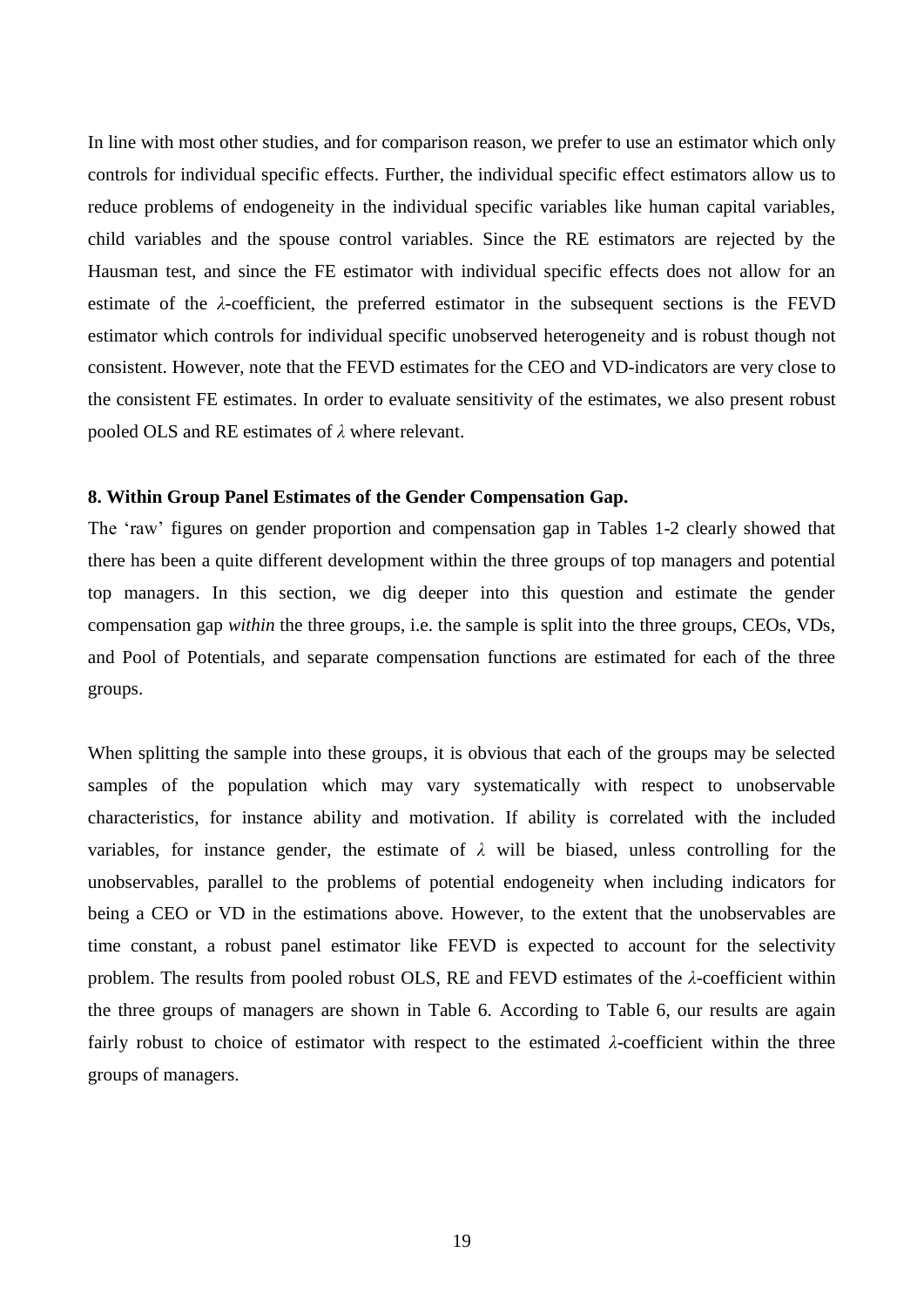Table 6 reveals that there are large variations within the three groups.<sup>11</sup> The estimated gender compensation gap after controlling for all observables is largest among CEOs, amounting to about 30 log points (*λ*-coefficients in the range -0.29 to -0.33). It is lower for VDs, with a *λ*-coefficient in the range  $-0.17$  to  $-0.21$  and lowest in the 'Pool of Potentials', where the  $\lambda$ -coefficient is about minus 0.15. These results are opposite to the results found for the US in Yurtoglu and Zulehner (2009b) where the largest gender pay gap was found at the bottom of the pay distribution and the smallest gap at the top of the distribution. Thus, our results indicate that there are both a glass ceiling and sticky floors, but the first effect is more pronounced than the latter.

|                      | Within groups of CEOs, VDs and Pool of Potentials. |             |             |  |  |  |  |  |  |
|----------------------|----------------------------------------------------|-------------|-------------|--|--|--|--|--|--|
|                      | Pooled OLS                                         | RE.         | <b>FEVD</b> |  |  |  |  |  |  |
|                      | Robust $j$                                         | Individual  | Individual  |  |  |  |  |  |  |
|                      |                                                    | effects $i$ | effects $i$ |  |  |  |  |  |  |
| <b>CEO</b>           | $-0.283*$                                          | $-0.325*$   | $-0.304*$   |  |  |  |  |  |  |
|                      | (0.040)                                            | (0.027)     | (0.007)     |  |  |  |  |  |  |
| Vice-Director        | $-0.167*$                                          | $-0.189*$   | $-0.209*$   |  |  |  |  |  |  |
|                      | (0.010)                                            | (0.007)     | (0.002)     |  |  |  |  |  |  |
| Pool of potentials   | $-0.150*$                                          | $-0.151*$   | $-0.161*$   |  |  |  |  |  |  |
|                      | (0.010)                                            | (0.007)     | (0.002)     |  |  |  |  |  |  |
| Other RHS variables: |                                                    |             |             |  |  |  |  |  |  |
| Time indicators      | Yes                                                | Yes         | Yes         |  |  |  |  |  |  |
| Spouse occupation    |                                                    |             |             |  |  |  |  |  |  |
| HC variables         |                                                    |             |             |  |  |  |  |  |  |
| Child variables      |                                                    |             |             |  |  |  |  |  |  |
| Firm Characteristics |                                                    |             |             |  |  |  |  |  |  |

Table 6. Panel estimates of the coefficient of the female indicator  $F$ . **Within groups of CEOs, VDs and Pool of Potentials.**

\*) Coefficient is significant at a 1 percent level

Compared to the 'raw' gender compensation gap in Table 2, it is interesting to note that the estimated gap in Table 6 is lower for the group of potential top managers (around 15 percent) compared to the 'raw' gap in Table 2 of about 20-22 percent. The opposite is observed for the group of top managers who are CEOs. According to Table 2, the raw compensation gap for CEOs decreased from 36 percent to 13 percent but the estimated compensation gap after controlling for observed and unobserved characteristics is around 30 percent (or more precisely ‗log points'). This finding confirms the findings also found in Table 5 that the group of (female) CEOs is a highly selected group of females, who have been able to break the ceiling and become CEOs, and these women seem to have unobserved time invariant characteristics which affect their compensation positively. Since Table 2 indicated a large change in the raw gender compensation gap for this

1

 $11$  This is confirmed by formal F-tests on differences in coefficients between the three groups.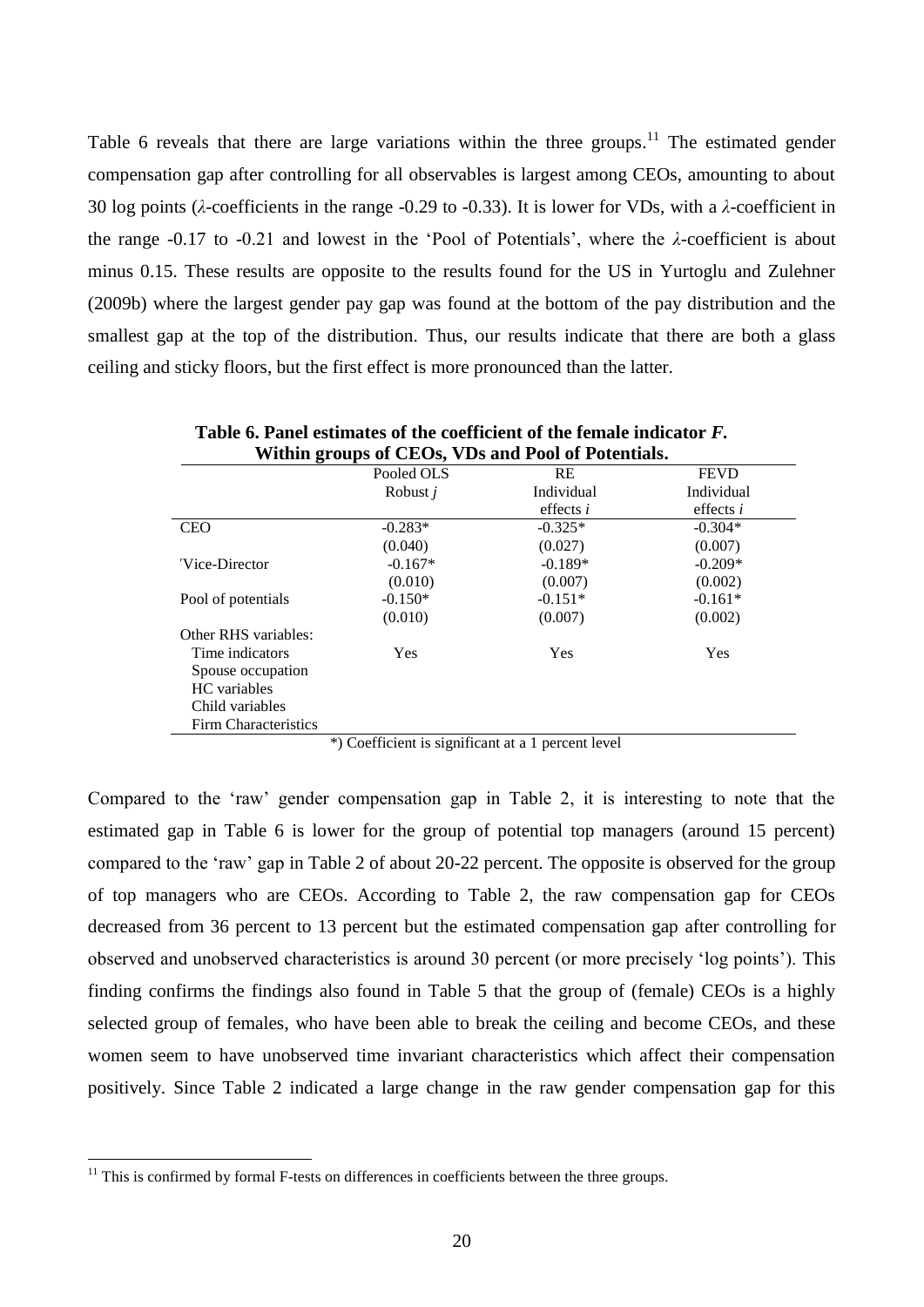group of CEOs, it is interesting to estimate the change in the gap during the observation period 1996-2005 in order to evaluate whether the raw figures in Table 2.

#### **9. Is the gender compensation gap changing over time?**

Figure 1 shows the estimated change in the gender compensation gap between 1996 and 2005. The estimation is based on the same model as in Table 6, Column 3, i.e. separate FEVD estimations on the three groups of top managers, except that an interaction term is added to the model,  $F^*D_t$  in order to allow for a separate compensation development over time for male and female executives. Thus, the interaction terms estimates the (cumulative) change in the gender compensation gap.



Figure 1. Estimated Gender Gap in Compensation<sup>1</sup>.

1. Panel estimates (FEVD) of the coefficients of  $F + F^*D_t$ . The dotted lines indicate 95% confidence bands.

According to Figure 1 the estimated gender compensation gap in 1996 was around -0.15, -0.20 and -0.32 for the Pool of potentials, VDs, and CEOs, respectively. During the period 10-year-period 1996-2005, the compensation gap increased (significantly) by 3.9 log points in the pool of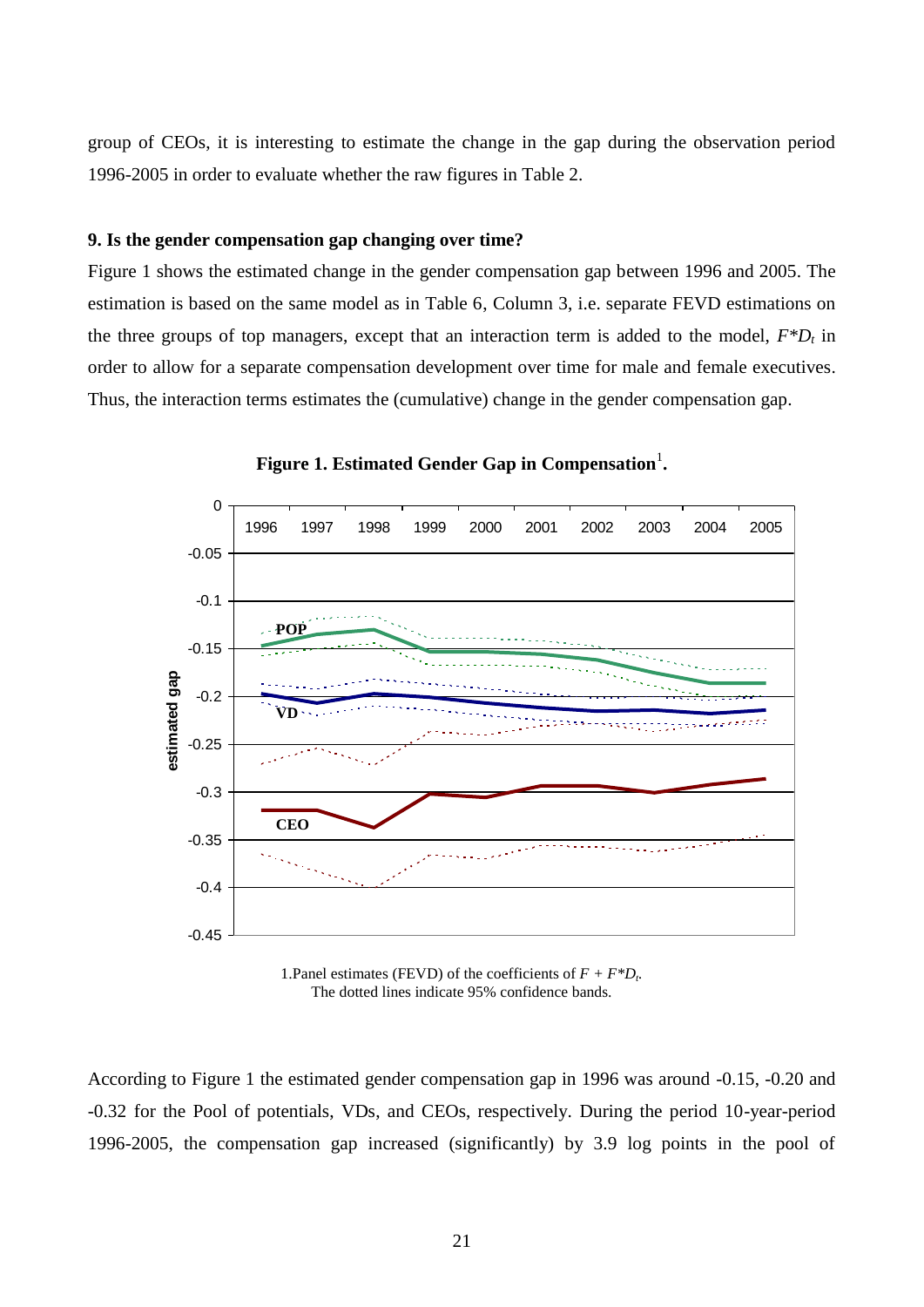potentials, 1.8 log points among VDs. However, for CEOs the trend was different. Here, the estimated gap decreased by 3.3 log points. The latter figure is not statistically significant which may be because of the large estimated variance on the estimated coefficients because of the very few female CEO observations.

It is interesting to note that the development in Figure 1 is remarkable different from the 'raw' gender gap figures in Table 2 which showed a substantial reduction for CEOs (from 36 percent to 13 percent) and smaller reductions for VD and potential executives. For the two latter groups, our estimates indicate a significant increase in the estimated compensation gap, not a reduction. For CEOs, the estimated gender gap reduction is much smaller than the raw figures indicate. Thus, the results show some signs of small 'cracks in the glass ceiling' in Denmark during the period 1996-2005 – though the ceiling still seems to exist and be fairly thick! However, lower down in the occupational hierarchy, the ‗floors have become even more sticky', i.e. the compensation gap has widened.

#### **10. Gender specific estimations**

Until now, the estimated models have assumed the same coefficients to male and female characteristics, except the constant term, which is clearly rejected by the data when performing simple F-tests of equality of coefficients. Therefore, gender specific panel data models are estimated in order to allow for gender specific remuneration to observed characteristics. Selected results from Fixed Effects estimations are shown in Tables 7. The fixed effect estimator is applied here because we are interested in the effects from time varying variables. Full estimations are given in Appendix Table A2.

In general, the results clearly indicate that the compensation functions for female CEOs and to a smaller extent VDs are quite different compared to the group of female potential top executives. It is well known from many studies of the gender wage gap, for Denmark see for instance Gupta, Smith and Stratton (2007), that men tend to have steeper career profiles (i.e. higher remuneration to experience in the early career but then more flat later in the career compared to women), children and marriage have little effect on male wages and may sometimes even increase their earnings through a 'marriage premium' while women often incur a 'child penalty'. However, when estimating separate functions for the more narrow groups of top executives, the picture seems to be somewhat different from the 'traditional' human capital gender wage gap studies. For female CEOs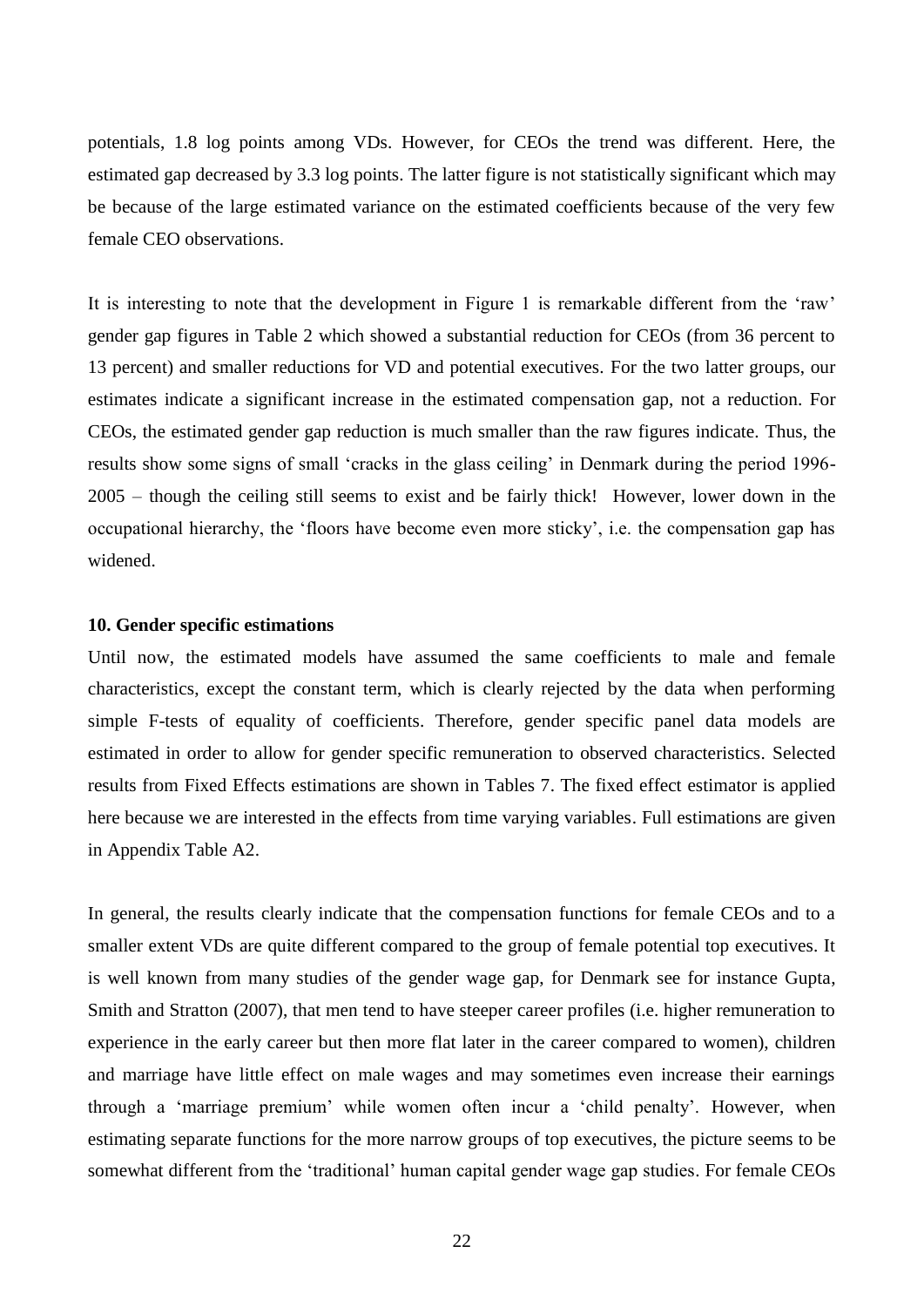we do not find any significant effects of children, while male CEOs are estimated to get a negative compensation shock of 2.8 percent the first years after they become fathers. The results for the female CEOS also deviate from the parallel results for females in the Pool of Potentials and to a smaller degree Vice-Director for whom the child variables have much more negative effects on compensation, more in line with traditional human capital wage functions. Female CEOs do on average have one child, as their male colleagues, see Table 3, and apparently – conditionally on having succeeded to reach a CEO position - they do not incur a 'child penalty'.<sup>12</sup> We explain this finding as a further indication that women who reach the top of the firm and pass the 'glass ceiling' are highly selected and very different with respect to a number of unobserved characteristics compared to other women. E.g. for women in the Pool of Potentials and to some extent Vice-Director children still have a clear negative effect on their compensation but no or even a positive effect for men in these groups. Hence our results may reflect that before reaching the CEO level, women has "paid" their child penalty in terms of compensation, and eventually, a lower likelihood of promotion (not studied into detail in this study).

| Ochuci Dpechic Earnings Functions. 1770-2002. |               |                    |               |               |               |           |  |  |  |
|-----------------------------------------------|---------------|--------------------|---------------|---------------|---------------|-----------|--|--|--|
|                                               |               | Pool of potentials |               | Vice-Director | <b>CEOs</b>   |           |  |  |  |
|                                               | Male          | Female             | Male          | Female        | Male          | Female    |  |  |  |
|                                               |               |                    |               |               |               |           |  |  |  |
| Child aged $0-2$ $(0/1)$                      | $0.009\alpha$ | $-0.110*$          | $-0.013*$     | $-0.057*$     | $-0.028*$     | 0.018     |  |  |  |
|                                               | (0.004)       | (0.007)            | (0.003)       | (0.009)       | (0.009)       | (0.051)   |  |  |  |
| 1 child $(0/1)$                               | 0.004         | $-0.073*$          | $0.007$ ¤     | $-0.025*$     | $-0.010$      | 0.060     |  |  |  |
|                                               | (0.004)       | (0.009)            | (0.003)       | (0.009)       | (0.008)       | (0.059)   |  |  |  |
| 2 children $(0/1)$                            | 0.009         | $-0.156*$          | $0.018*$      | $-0.031*$     | 0.010         | 0.082     |  |  |  |
|                                               | (0.005)       | (0.012)            | (0.004)       | (0.012)       | (0.011)       | (0.081)   |  |  |  |
| $3+$ children $(0/1)$                         | $-0.000$      | $-0.234*$          | $0.030*$      | $-0.081*$     | 0.007         | $-0.074$  |  |  |  |
|                                               | (0.008)       | (0.019)            | (0.006)       | (0.021)       | (0.016)       | (0.134)   |  |  |  |
| Spouse: CEO (Excl. 'single')                  | $0.028*$      | 0.002              | $0.016\alpha$ | $0.024\pi$    | $0.038\alpha$ | $-0.174*$ |  |  |  |
|                                               | (0.009)       | (0.010)            | (0.008)       | (0.012)       | (0.019)       | (0.051)   |  |  |  |
| Share of women in firm                        | $-0.166*$     | $-0.111*$          | $0.036*$      | 0.023         | $-0.091*$     | $-0.132$  |  |  |  |
|                                               | (0.021)       | (0.038)            | (0.013)       | (0.034)       | (0.037)       | (0.182)   |  |  |  |
| Women on board $(0/1)$                        | 0.001         | 0.001              | 0.003         | 0.002         | 0.005         | $-0.014$  |  |  |  |
|                                               | (0.003)       | (0.006)            | (0.002)       | (0.005)       | (0.005)       | (0.027)   |  |  |  |
| Female CEO $(0/1)$                            | $-0.023*$     | $-0.052*$          | $-0.007$      | 0.002         |               |           |  |  |  |
|                                               | (0.005)       | (0.011)            | (0.004)       | (0.011)       |               |           |  |  |  |
| Female $VD(0/1)$                              | $-0.008*$     | $-0.009$ ¤¤        |               |               |               |           |  |  |  |
|                                               | (0.002)       | $(0.005*)$         |               |               |               |           |  |  |  |
|                                               |               |                    |               |               |               |           |  |  |  |

**Table 7. Selected Coefficients from FE Estimations of Gender Specific Earnings Functions. 1996-2005.**

\* Significant at 1 percent,  $\alpha$  significant at 5 percent,  $\alpha$  significant at 10 percent

1

 $12$  Holst and Busch (2009) find the same results in a study on German top executives.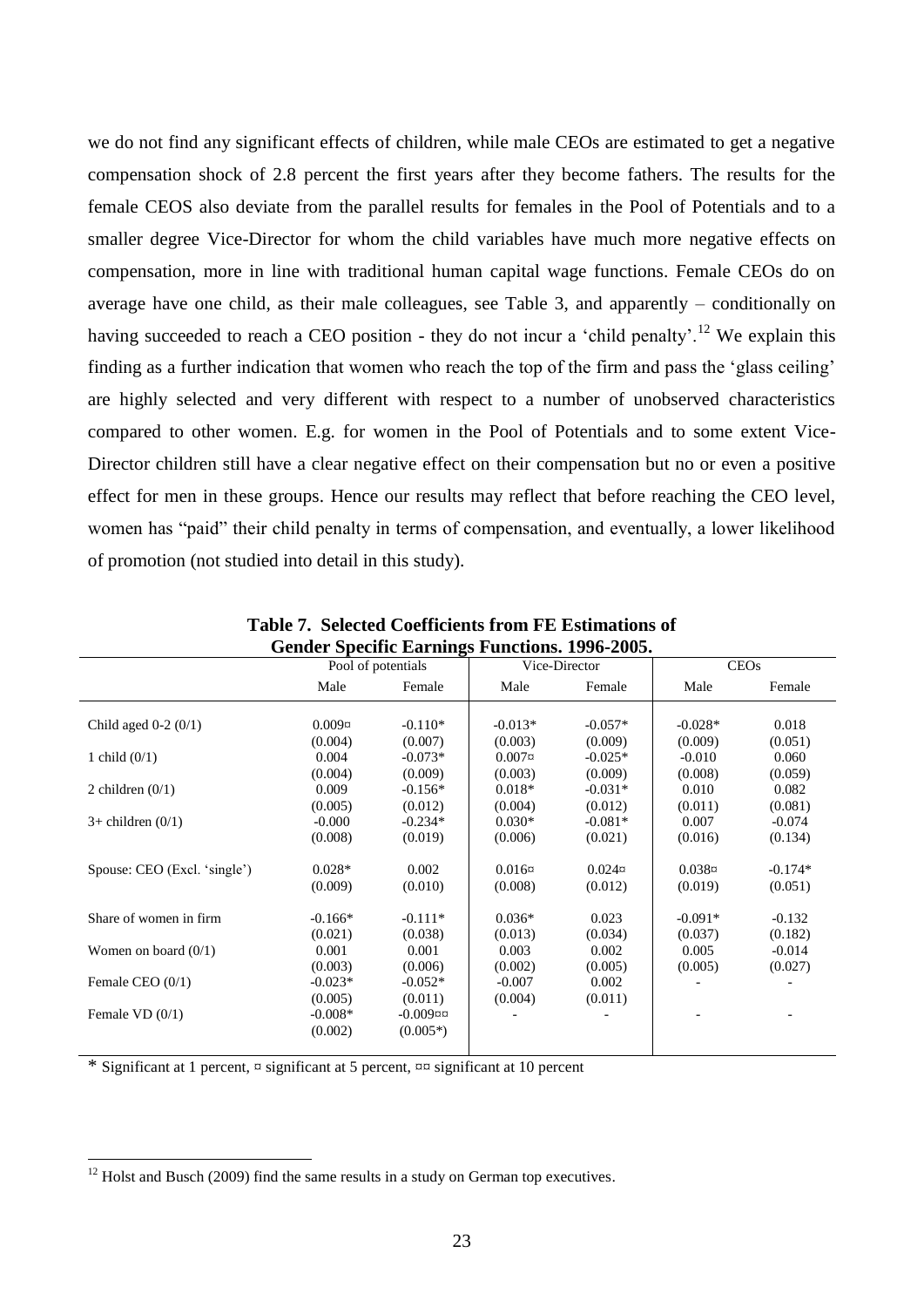A crucial question is of course whether our estimates of child effects can be interpreted as causal effects. If the estimations in Table 7 still suffer from endogenity problems, whether due to omitted variables or reverse causality, we expect the child coefficients to be biased downwards. Since the estimates for female CEOs are positive (insignificant), the positive/insignificant estimates are lower bounds on the effects of children. However, the large and negative child effects for females in the pool of potential executives (and to a smaller extent VDs) may overestimate the negative compensation effects of children. The same holds for the variables reflecting being single and the indicators for the career position of the spouse, i.e. occupational variables. With these reservations in mind, it is interesting to note the numerically large negative (highly significant) coefficient in the female CEO-regression for being married to a CEO spouse. The estimations indicate that female CEOs married to or cohabiting with a husband who is also a CEO earns 17 percent less than single females in CEO position, cet. par.

Firms with a high share of females among the employees pay lower salaries to managers below Vice-director and CEO level (controlling for industry and other firm characteristics) and male CEOs, but female CEOs are apparently not punished for being employed in a female dominated firm. Exactly the same pattern is found for Germany in the study by Holst and Busch (2009) while Cardoso and Winter-Ebner (2007) find that a high female share only affects female top executives negatively in Portuguese firms.

Finally, contrary to other recent empirical findings for the US and Portugal, see Bell (2005) and Cardoso and Winter-Ebner (2007), our results do not confirm any hypothesis on firms being ‗female friendly' by being ‗female-led', either because of a female CEO or having at least one woman on the board of directors. The coefficients are either insignificant or significantly negative, also for the female executives $^{13}$ .

#### **11. Discussion and conclusion**

1

The proportion of women in executive positions is low in Denmark compared to many other countries. In 1996, only 3 percent of the CEOs in private firms were women. However, during the period 1996-2005, the female share among VDs and CEOs increased substantially, and also the

<sup>&</sup>lt;sup>13</sup> In alternative estimation not shown we have estimated the same model but including firm specific fixed effects instead of individual specific effect. These estimations show the same results with respect to the variables representing female led firms.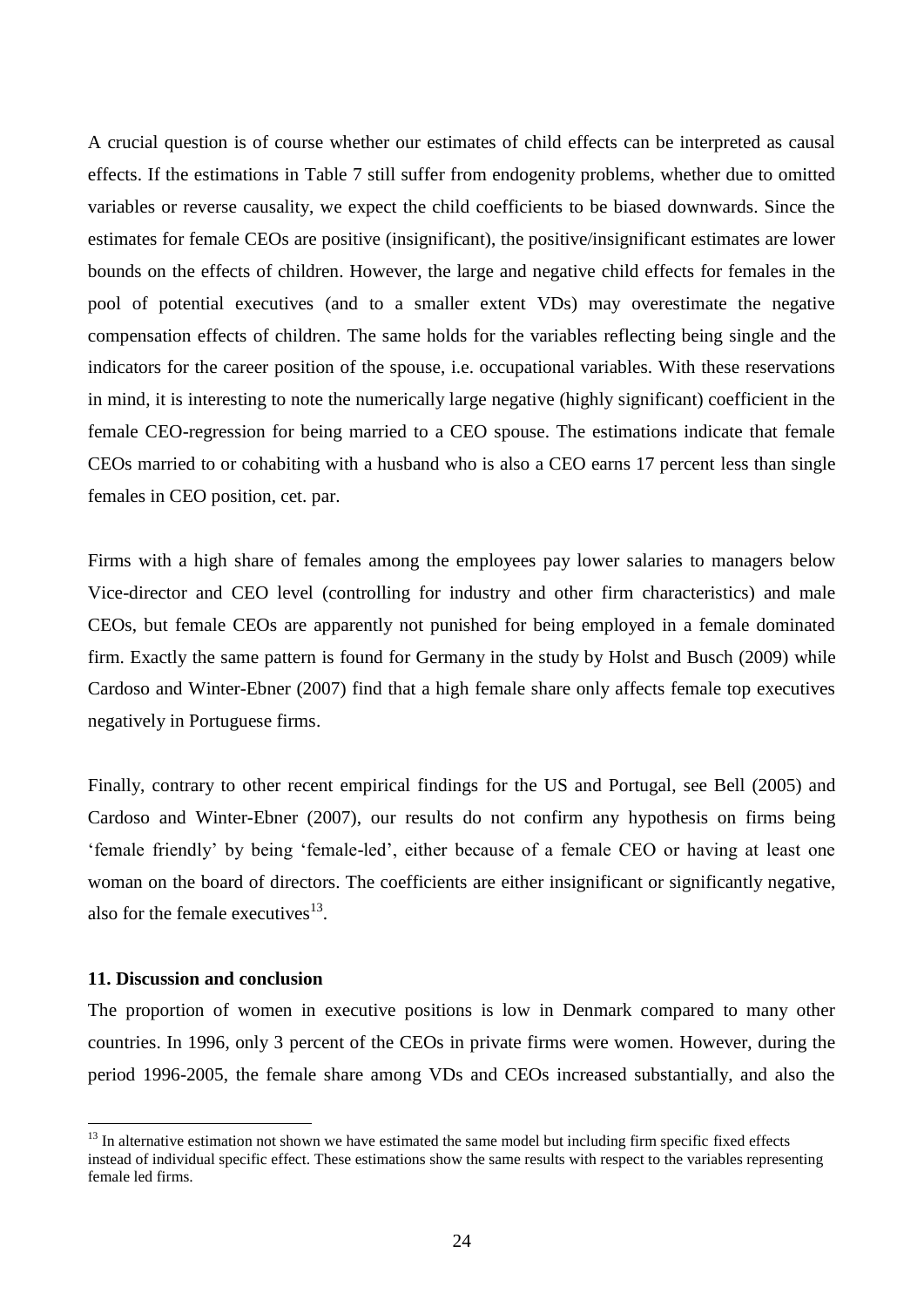group of potential top executives became more gender balanced during this period. The 'raw' gender compensation gap among the executives included in this study was reduced from 35 percent to 31 percent between 1996 and 2005.

The gender compensation gap among Danish executives is estimated by applying a number of alternative panel estimators. The results in this study indicate that there still exists a considerable gender gap in compensation after controlling for a large number of observable factors for both individuals and firms and estimating panel models which also control for unobserved time constant heterogeneity. Especially the small group of female CEOs receives a much lower compensation compared to their male CEO colleagues. For this group, the indicator for being female is estimated to be -0.30. For VDs and potential top executives the female coefficient is estimated to -0.21 and - 0.16, respectively. Thus, comparing to the results found in other countries, in Denmark there is still a considerable glass ceiling, defined as a large estimated compensation gap for CEOs, but also evidence of sticky floors, defined as a statistically significant and substantial compensation gap among potential CEOs, here defined as the Pool of Potential and Vice-Directors.

During the period 1996 to 2005, the estimated gender compensation gap increased, especially among potential top executives, but also for VDs. For CEOs, the estimated compensation gap is slightly reduced during the period. Thus the results are mixed with respect to the answer whether the 'glass ceiling' is cracking and the 'sticky floors' are becoming less sticky in Denmark. On one hand, the female proportions in the three groups of executives analysed in this study have clearly been increasing, indicating that women have become more able to reach top positions. On the other hand, with regards to remuneration, females are still not able to crack the glass ceiling. During the period, the estimated gender compensation gap even increased for the potential executives. This evidence may reflect that the floors have become more 'sticky'.

The results in this study may be unexpected and does not point to large changes in women's position in the private sector in Denmark. The very low (though increasing) number of female CEOs in Danish private firms, a large estimated compensation gap, and the very moderate reduction of the gap for CEOs and even increasing gap for top executives below the level of CEO may come as a surprise. One potential explanation might be that some firms might permanently pay females (males) lower (higher) salaries, for instance due to variation in time constant preferences for discrimination or permanently gender biased information on skills and productivity, as proposed in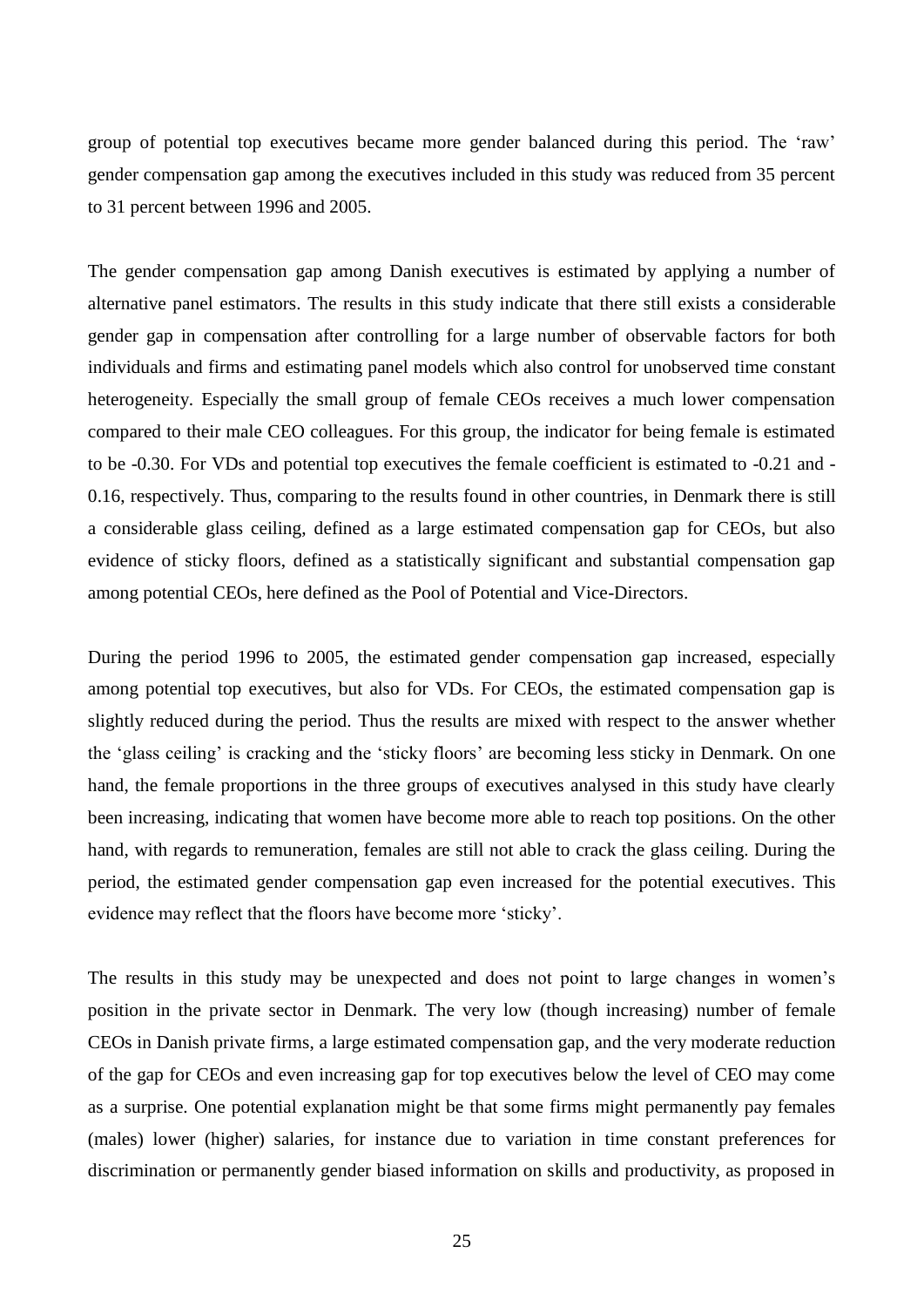the ‗sticky floor' theory. We do find evidence of this behaviour in Danish firms. Controlling for unobserved firm specific effects, the estimated gender compensation gap is reduced by some percentage points compared to both simple OLS estimates and panel estimates which controls only for unobserved individual specific effects. However, even when controlling for such unobserved differences in firm behaviour there still exists a considerable compensation gap between male and female top executives and potential top executives of around 14 percent.

One explanation of the unexplained and stable compensation gap may be general effects of the universal and generous family friendly schemes, for instance maternity leave and care days for sick children, which in Denmark are mainly taken up by mothers (including female top executives), while fathers have not been using the schemes to far the same extent. As in many other European countries, the Danish maternity and parental leave schemes have been extended continuously since the mid 1980s and now amounts to 1 year per child with full or partly compensation and job protection, see Gupta, Smith and Verner (2008). These fairly generous schemes have ensured a constantly high fertility in the Nordic countries (the fertility rate in Denmark is 1.8), contrary to many other Western countries. In Denmark it is mainly mothers who take-up these leave periods while fathers' take-up rate has been stable around 5 percent. The same tendency is observed with respect to absence from work due to care for sick children and other care days.

Due to statistical discrimination mechanisms, the extension of the family friendly schemes may have had negative boomerang effects on the compensation and careers of all women, irrespective of whether they eventually become mothers or not. Especially for those women aiming to reach the top of the organization, these effects may be important because potential career interruptions are expected to be more severe for this group. Thus, when controlling for age and actual number of children and individual and firm specific unobserved factors as it is done in the estimations in this study, we may not catch the full effect of children on women's career and compensation. If all Danish women – even potential top executives - are expected by the employer to have 2 children and if virtually all mothers pick-up full maternity and parental leave of one year per child, this may be a major drawback for potential promotion and compensation for the female executives. It is not possible to control for these overall mechanisms which may be part of the explanations behind the large and stable unexplained compensation gaps found in this analysis because, by definition, the statistical discrimination effects will potentially affect all women. These effects will be included in the unexplained part of the gap, i.e. give indication of both 'sticky floors' and 'glass ceilings'.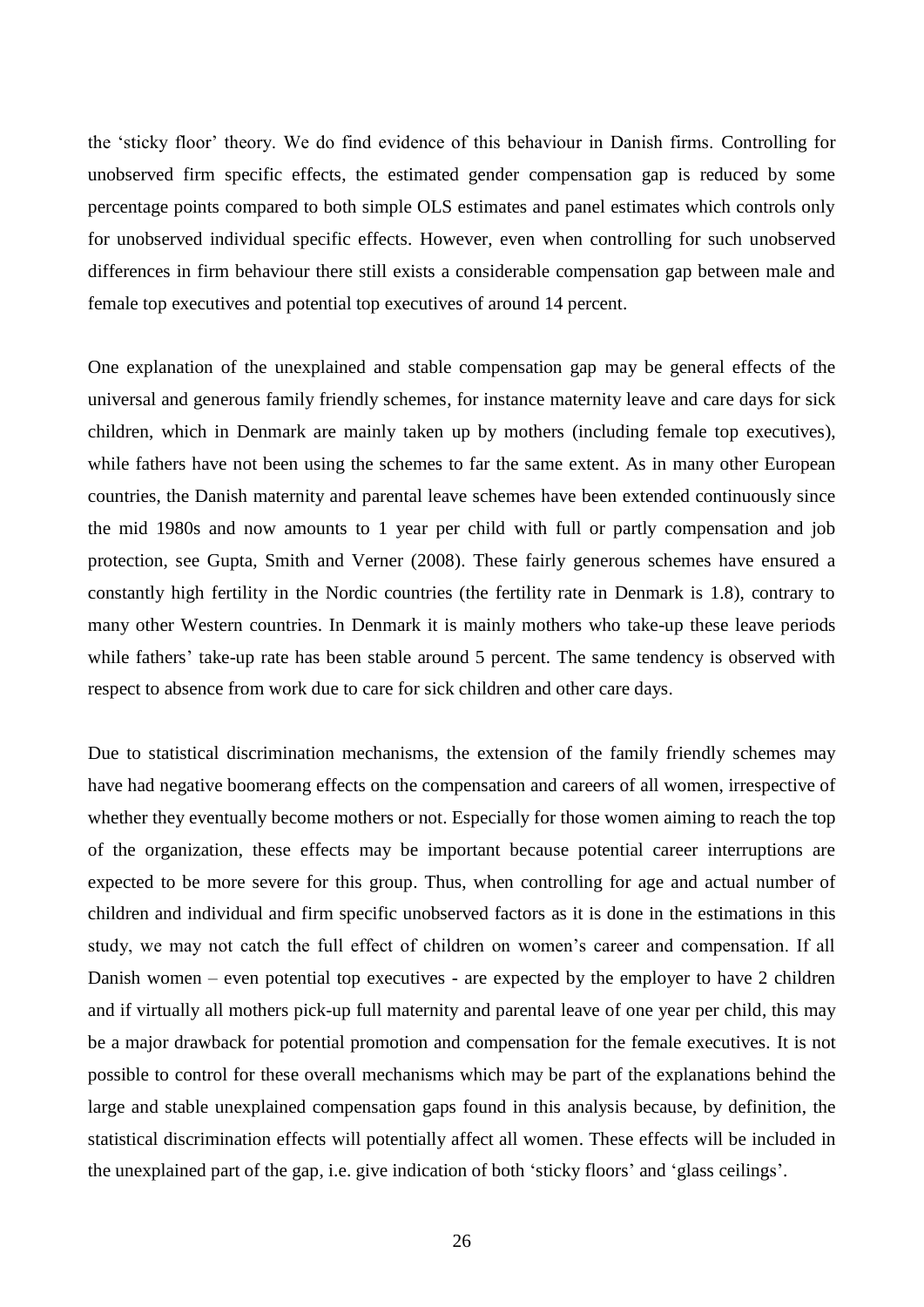#### **References**

Angrist, D. J. and J.-S. Pischke (2009), *Mostly Harmless Econometrics*, Princeton University Press, New Jersey.

Bell, L. (2005), Women-Led Firms and the Gender Wage Gap in Top Executive Jobs, IZA DP no. 1689, Bonn.

Bechmann, K. L. (2008), Compensation of Executives in Denmark: Performance, Corporate Governance or Rent Extraction? Markets and Compensation for Executives in Europe, *International Business and Management*, vol 24, 263-286.

Bertrand, M. and K. Hallock (2001), *Industrial and Labor Relations Review*, vol. 55, 3-21.

Bertrand, M., C. Goldin, and L.F. Katz (2009), Dynamics of the Gender Gap for Younf Professionals in the Corporate and Financial Sectors, NBER Working Paper Series 14681, Cambridge MA.

Booth, A. L. (2009), Gender and competition, CEPR Discussion Paper 7437, London.

Booth, A. L., M. Francesconi, and J. Frank (2003), A sticky floors model of promotion, pay, and gender, *European Economic Review*, vol 47: 295-322.

Cardoso, A. R. and R. Winter-Ebner (2007), Mentoring and Segregation: Female-Led Firms and Gender Wage Policies, IZA DP No. 3210, Bonn.

Coate, S. and G. Loury (1993): "Will Affirmative-Action Policies Eliminate Negative Stereotypes?", *American Economic Review* 83, 1220-40.

Eriksson, T. (1999), Executive Compensation and Tournament Theory: Empirical Tests on Danish Data, *Journal of Labor Economics,* vol 17(2), 262-80.

Eriksson, T. (2001). How Common are The New Compensation and Work Organization Practices and Who Adopts Them? Working Paper 01-8, Aarhus School of Business - Department of Economics, Aarhus University.

EU Commission (2009), Report from the Commission to the Council, The European Parlament, The European Economic and Social Committee and the Committee of the Regions, Equality between women and men — 2009, Brussels

Gupta, D. N., R. Oaxaca and N. Smith (2006), Swimming Upstream, Floating Downstream: Comparing Women's Relative Wage Progress in the United States and Denmark, Industrial and Labor Relations, 59 (2), 243-66.

Gupta, N., N. Smith and L. Stratton (2007), Is Marriage Poisonous? Are Relationships Taxing? An Analysis of the Male Marital Wage Differential in Denmark, *Southern Economic Journal*, vol 74 (2), 412-433.

Gupta, N., N. Smith and M. Verner (2008), The impact of Nordic Countries' family friendly policies on employment, wages, and children, *Review of Economics of the Household*, 6:65-89.

Holst, E. and A. Busch (2009), Glass Ceiling Effect and Earnings – The Gender Pay Gap in Managerial Positions in Germany, SOEP paper 201, Berlin.

Hu, T. and Y. Myeong-Su (2008), Is the Glass Ceiling Cracking? A Simple Test, IZA DP no 3518, Bonn.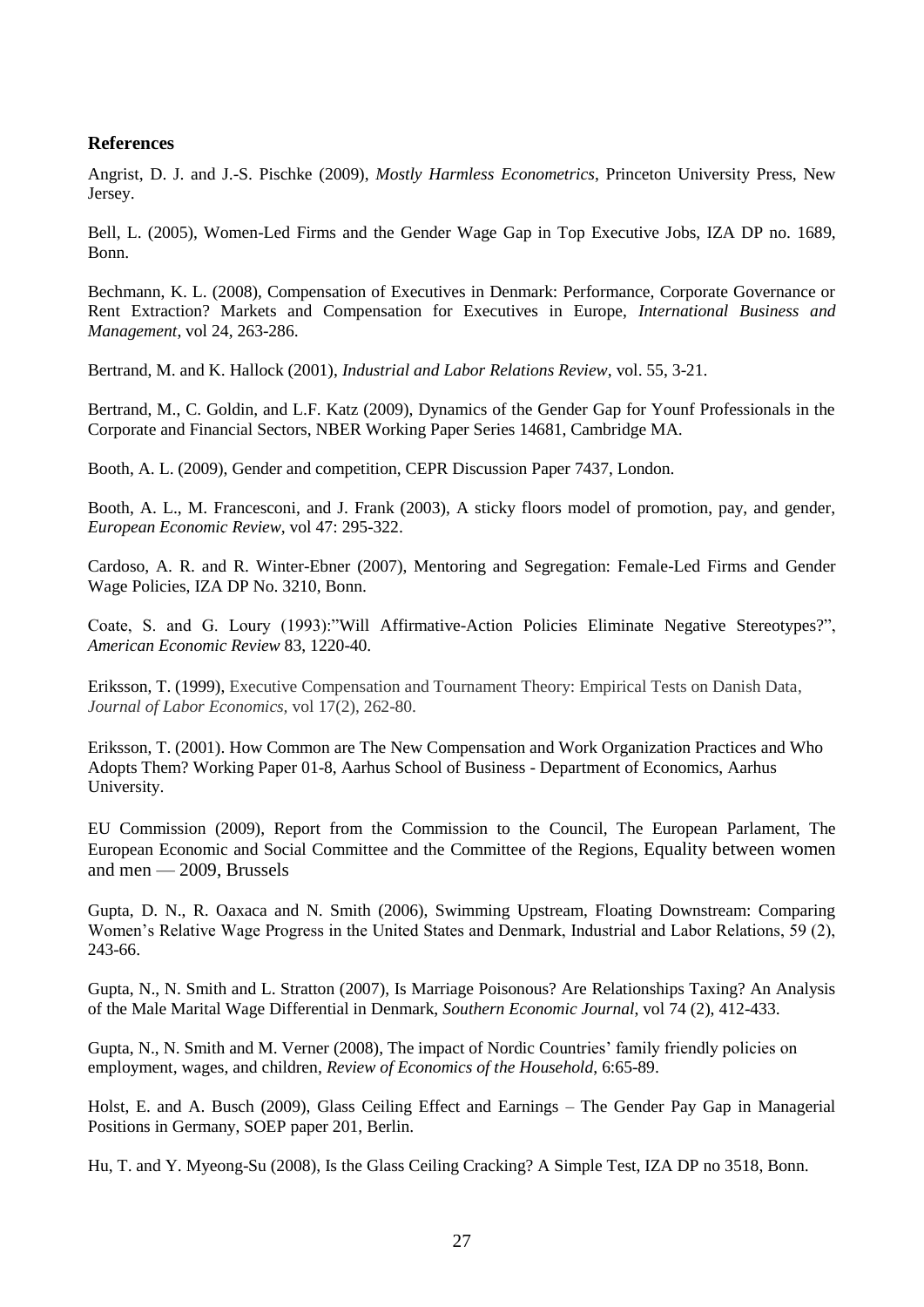Lazear, E. and S. Rosen (1981), Rank-Order Tournaments as Optimum Labor Contracts, *Journal of Political Economy*, Vol. 89 (5), 841-864.

Lazear, E. and S. Rosen (1990), Male-female wage differentials in job ladders, *Journal of Labor Economics*, vol 8: S106-S123.

Lundberg, S. (2005), Men and islands: Dealing with the family in empirical labor economics," *Labour Economics*, Elsevier, vol. 12(4), 591-612.

Murphy, K. J. (1999), Executive Compensation', in Ashenfelter, O. and D. Card (eds.), *Handbook in Labor Economics.* Elsevier, Amsterdam, North Holland, 2485-2563.

Niederle, M. and L. Vesterlund (2007), Do women shy away from competition? Do men compete too much? *Quarterly Journal of Economics*, 122(3), 1067-1101.

OECD (2002). *Babies and Bosses, Reconciling work and family life*, Paris.

Plümper, T. & V. E. Troeger (2007): Efficient Estimation of Time-Invariant and Rarely Changing Variables in Finite Sample Panel Analyses with Unit Fixed Effects, in *Political Analysis,* 15(2), pp. 124-139.

Smith, N., V. Smith and M. Verner (2006), Do Women in Top Management Affect Firm Performance? A Panel Study of 2500 Danish Firms. *International Journal of Productivity and Performance Management*, Volume 55 (7), 569-593.

Terjesen, S. and V. Singh (2008), Female Presence on Corporate Boards: A Multi-Country Study of Environmental Context, *[Journal of Business Ethics](http://ideas.repec.org/s/kap/jbuset.html)*, Springer, vol. 83(1), 55-63.

World Ecomomic Forum (2009), *The Global Gender Gap Report*, Geneva.

Yurtoglu, B. B. and C. Zulehner (2009a), Equity-based compensation and the gender pay gap in top corporate jobs. Mimeo. Austrian Institute of Economic Research, Vienna.

Yurtoglu, B. B. and C. Zulehner (2009b), Sticky floors and glass ceilings in top corporate jobs. Mimeo. Austrian Institute of Economic Research, Vienna.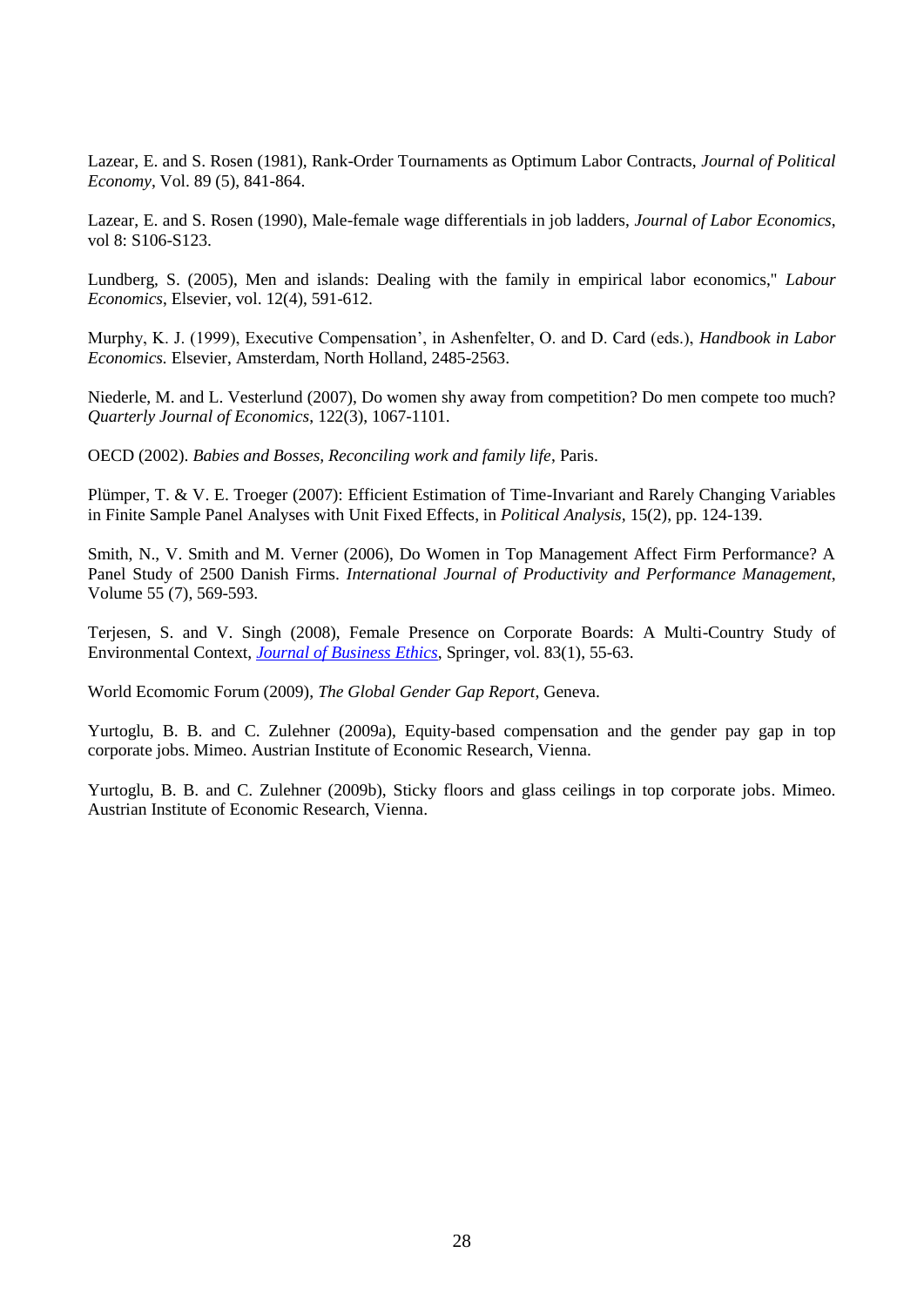## **Appendix: Table A1. Sample means. 2005.**

|                                   |          | 'Pool of potentials' |            | Vice-Director  |                          |             |          | <b>CEOs</b>              |             |
|-----------------------------------|----------|----------------------|------------|----------------|--------------------------|-------------|----------|--------------------------|-------------|
|                                   | Male     | Female               | p-value    | Male           | Female                   | p-value     | Male     | Female                   | p-value     |
| <b>Individual characteristics</b> |          |                      |            |                |                          |             |          |                          |             |
| Annual earnings/1,000,000         | 0.49     | 0.38                 | $< 0.001*$ | 0.71           | 0.59                     | ${<}0.001*$ | 1.32     | 1.15                     | 0.093       |
|                                   | (0.25)   | (0.16)               |            | (0.38)         | (0.26)                   |             | (0.88)   | (0.90)                   |             |
| Short further education           | $0.08\,$ | 0.09                 | 0.055      | 0.09           | 0.11                     | $< 0.031*$  | 0.04     | 0.07                     | 0.488       |
| (0/1)                             | (0.27)   | (0.29)               |            | (0.28)         | (0.31)                   |             | (0.20)   | (0.26)                   |             |
| Medium length education           | 0.20     | 0.12                 | $< 0.001*$ | 0.27           | 0.23                     | $< 0.0021*$ | 0.33     | 0.16                     | $< 0.001*$  |
| (0/1)                             | (0.40)   | (0.33)               |            | (0.44)         | (0.42)                   |             | (0.47)   | (0.37)                   |             |
| Long further education            | 0.13     | 0.14                 | 0.454      | 0.18           | 0.21                     | 0.219       | 0.26     | 0.31                     | 0.283       |
| (0/1)                             | (0.34)   | (0.35)               |            | (0.38)         | (0.41)                   |             | (0.44)   | (0.46)                   |             |
| Work experience, years            | 21.43    | 17.12                | $< 0.001*$ | 22.93          | 20.26                    | ${<}0.001*$ | 24,22    | 23.64                    | 0.557       |
|                                   | (10.95)  | (9.64)               |            | (9.70)         | (9.11)                   |             | (10, 33) | (8.88)                   |             |
| Work experience,<br>years/1,000   |          |                      |            |                |                          |             |          |                          |             |
| Child aged 0-2 (0/1)              | 0.13     | 0.17                 | $< 0.001*$ | 0.11           | $0.10\,$                 | < 0.246     | 0.07     | 0.02                     | 0.009       |
|                                   | (0.34)   | (0.38)               |            | (0.32)         | (0.30)                   |             | (0.26)   | (0.15)                   |             |
| 1 child (0/1)                     | 0.17     | 0.21                 | $< 0.001*$ | 0.17           | 0.19                     | < 0.075     | 0.16     | 0.12                     | 0.222       |
|                                   | (0.37)   | (0.41)               |            | (0.38)         | (0.39)                   |             | (0.37)   | (0.32)                   |             |
| 2 children $(0/1)$                | 0.24     | 0.25                 | 0.118      | 0.29           | 0.27                     | 0.081       | 0.25     | 0.23                     | 0.919       |
|                                   | (0.42)   | (0.43)               |            | (0.46)         | (0.45)                   |             | (0.43)   | (0.43)                   |             |
| 3+ children (0/1)                 | $0.08\,$ | 0.05                 | $< 0.001*$ | 0.11           | 0.06                     | ${<}0.001*$ | 0.09     | 0.09                     | 0.93        |
|                                   | (0.27)   | (0.21)               |            | (0.31)         | (0.23)                   |             | (0.29)   | (0.28)                   |             |
| Single                            | 0.16     | 0.24                 | $< 0.001*$ | 0.10           | 0.25                     | ${<}0.001*$ | 0.09     | 0.16                     | ${<}0.001*$ |
|                                   | (0.37)   | (0.43)               |            | (0.31)         | (0.44)                   |             | (0.28)   | (0.37)                   |             |
| <b>Spouse characteristics</b>     |          |                      |            |                |                          |             |          |                          |             |
| CEO (0/1)                         | 0.03     | $0.10\,$             | $< 0.001*$ | 0.02           | 0.11                     | ${<}0.001*$ | 0.04     | 0.15                     | $0.021*$    |
|                                   | (0.17)   | (0.29)               |            | (0.15)         | (0.32)                   |             | (0.21)   | (0.36)                   |             |
| High level salaried (0/1)         | 0.12     | 0.11                 | 0.785      | 0.14           | 0.13                     | 0.560       | 0.15     | 0.15                     | 0.757       |
|                                   | (0.32)   | (0.32)               |            | (0.34)         | (0.34)                   |             | (0.35)   | (0.36)                   |             |
| Low level salaried (0/1)          | 0.22     | 0.14                 | $< 0.001*$ | 0.25           | 0.17                     | ${<}0.001*$ | 0.21     | 0.17                     | 0.168       |
|                                   | (0.41)   | (0.35)               |            | (0.44)         | (0.37)                   |             | (0.41)   | (0.38)                   |             |
| Skilled (0/1)                     | 0.27     | 0.18                 | $< 0.001*$ | 0.25           | 0.13                     | ${<}0.001*$ | 0.19     | 0.09                     | $0.001\,^*$ |
|                                   | (0.45)   | (0.38)               |            | (0.43)         | (0.34)                   |             | (0.39)   | (0.28)                   |             |
| Unskilled (0/1)                   | $0.02\,$ | $0.04\,$             | $<0,001*$  | $0.02\,$       | $0.02\,$                 | 0,401       | $0.01\,$ | 0.01                     | $< 0.001*$  |
|                                   | (0.15)   | (0.19)               |            | (0.13)         | (0.14)                   |             | (0.11)   | (0.10)                   |             |
| Self-employed (0/1)               | 0.02     | $0.04\,$             | $< 0.001*$ | 0.03           | 0.05                     | $< 0.003*$  | 0.05     | 0.05                     | 0.787       |
|                                   | (0.15)   | (0.20)               |            | (0.17)         | (0.22)                   |             | (0.22)   | (0.23)                   |             |
| Others (0/1)                      | 0.16     | 0.15                 | 0.261      | 0.18           | 0.13                     | ${<}0.001*$ | 0.26     | 0.22                     | 0.315       |
|                                   | (0.37)   | (0.36)               |            | (0.38)         | (0.34)                   |             | (0.44)   | (0.42)                   |             |
| <b>Firm characteristics</b>       |          |                      |            |                |                          |             |          |                          |             |
| Number of employees (log)         | 7.22     | 7.71                 | $< 0.001*$ | 5.73           | 5.29                     | 0.21.       | 5.41     | 5.33                     | $0.011*$    |
|                                   | (1.96)   | (1.97)               |            | (1.02)         | (0.93)                   |             | (1.07)   | (0.89)                   |             |
| Listed on stock exchange          | $0.09\,$ | $0.08\,$             | $0.041*$   | 0.05           | $0.04\,$                 | $0.018*$    | $0.07\,$ | 0.10                     | 0.429       |
| (0/1)                             | (0.28)   | (0.27)               |            | (0.22)         | (0.19)                   |             | (0.26)   | (0.30)                   |             |
| Lagged performance                | 0.12     | $0.18\,$             | $< 0.001*$ | $0.04\,$       | 0.11                     | $< 0.001*$  | 0.10     | 0.32                     | $< 0.001*$  |
| (ROE)                             | (0.64)   | (0.79)               |            | (2.76)         | (3.04)                   |             | (1.68)   | (2.10)                   |             |
| Female share employees            | 0.32     | 0.41                 | $< 0.001*$ | $0.30\,$       | 0.44                     | $< 0.001*$  | 0.32     | 0.41                     | $< 0.001*$  |
|                                   | (0.13)   | (0.14)               |            | (0.15)         | (0.19)                   |             | (0.16)   | (0.18)                   |             |
| Energy (0/1)                      | 0.01     | $0.00\,$             | $0.020*$   | $0.00\,$       | 0.002                    | $0.019*$    | $0.01\,$ | 0.00                     | $< 0.001*$  |
|                                   | (0.08)   | (0.05)               |            | (0.07)         | (0.04)                   |             | (0.11)   | (0.00)                   |             |
| Building and construction         | 0.07     | $0.02\,$             | $< 0.001*$ | 0.05           | $0.01\,$                 | ${<}0.001*$ | 0.04     | 0.03                     | 0.691       |
| (0/1)                             | (0.25)   | (0.13)               |            | (0.21)         | (0.12)                   |             | (0.20)   | (0.18)                   |             |
| Hotel, restaurant (0/1)           | 0.31     | 0.45                 | $< 0.001*$ | 0.27           | 0.35                     | $< 0.001*$  | 0.27     | 0.30                     | 0.415       |
|                                   | (0.46)   | (0.50)               |            | (0.44)         | (0.48)                   |             | (0.45)   | (0.46)                   |             |
| Transport, telecomm.(0/1)         | $0.06\,$ | 0.09                 | $< 0.001*$ | 0.06           | $0.08\,$                 | 0.057       | $0.07\,$ | 0.12                     | 0.085       |
|                                   | (0.23)   | (0.28)               |            | (0.25)         | (0.27)                   |             | (0.26)   | (0.32)                   |             |
| Finance, private services         | 0.22     | 0.19                 | $< 0.001*$ | 0.15           | 0.19                     | 0.008       | 0.19     | 0.29                     | 0.117       |
| (0/1)                             | (0.41)   | (0.39)               |            | (0.35)         | (0.39)                   |             | (0.39)   | (0.45)                   |             |
| Farming (0/1)                     | 0.05     | $0.02\,$             | $< 0.001*$ | $\overline{a}$ | $\overline{\phantom{a}}$ |             |          | $\overline{\phantom{a}}$ |             |
|                                   | (0.21)   | (0.12)               |            |                |                          |             |          |                          |             |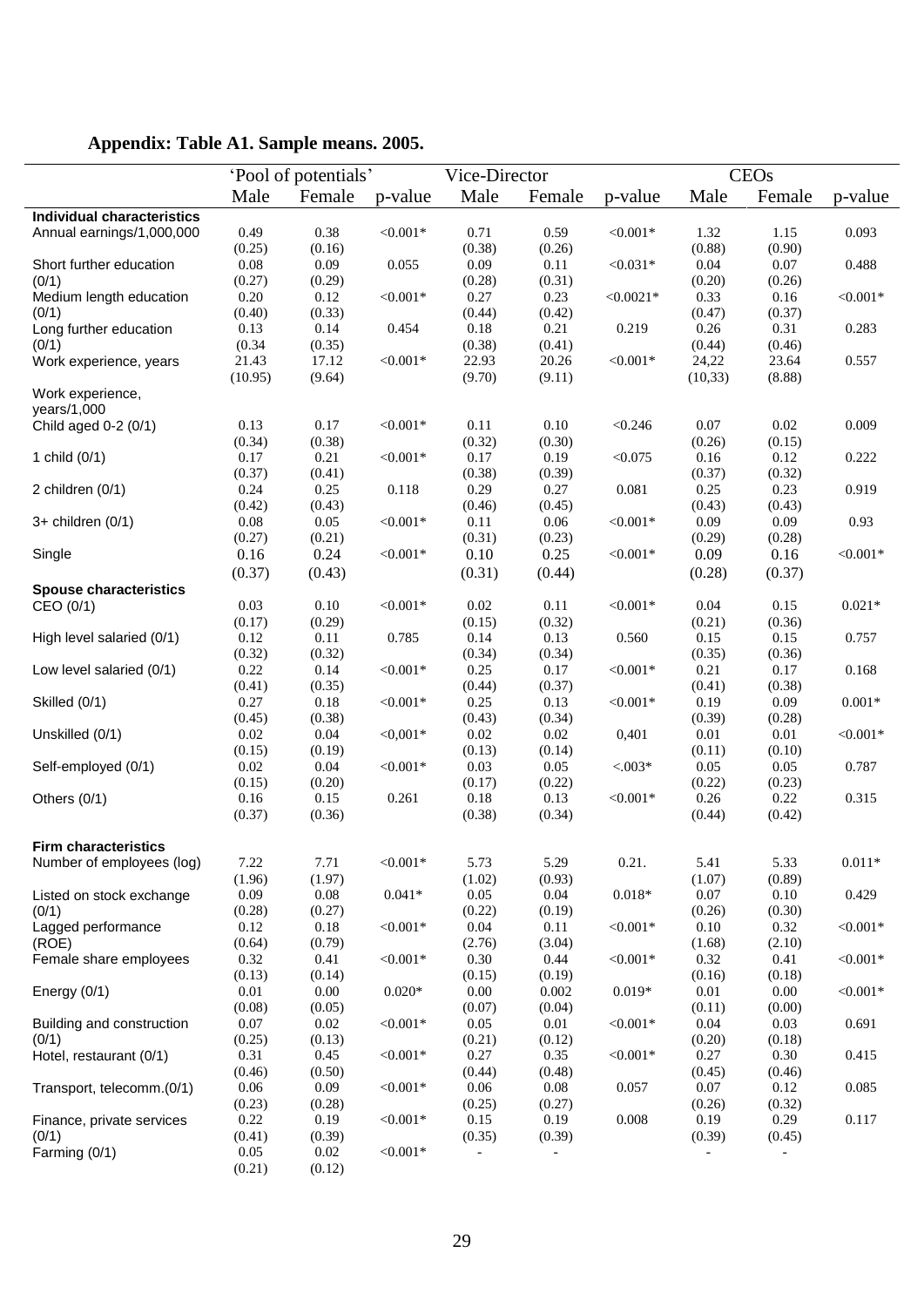| <b>Others</b>              | 0.00<br>(0.03) | 0.00<br>(0.03) | 0.615      | $\overline{\phantom{0}}$ | $\overline{\phantom{0}}$ |            | $\overline{\phantom{0}}$ | $\overline{\phantom{a}}$ |                          |
|----------------------------|----------------|----------------|------------|--------------------------|--------------------------|------------|--------------------------|--------------------------|--------------------------|
| Women-led firm char.       |                |                |            |                          |                          |            |                          |                          |                          |
| Female board member        | 0.16           | 0.18           | $0.001*$   | 0.18                     | 0.25                     | $< 0.001*$ | 0.21                     | 0.38                     | $0.006*$                 |
| (0/1)                      | (0.36)         | (0.39)         |            | (0.39)                   | (0.43)                   |            | (0.41)                   | (0.49)                   |                          |
| Female CEO (0/1)           | 0.07           | 0.08           | $< 0.001*$ | 0.05                     | 0.10                     | $< 0.001*$ | $\overline{\phantom{0}}$ | 1.00                     | $\overline{\phantom{0}}$ |
|                            | (0.25)         | (0.27)         |            | (0.23)                   | (0.30)                   |            |                          | (0.00)                   |                          |
| Female vice-director (0/1) | 0.41           | 0.48           | $< 0.001*$ | 0.47                     | 00.1                     | $< 0.001*$ | 0.39                     | 0.56                     | $0.008*$                 |
|                            | (0.49)         | (0.50)         |            | (0.50)                   | (0.00)                   |            | (0.49)                   | (0.50)                   |                          |
| Number of observations     | 9,891          | 3.209          |            | 7.212                    | 1.049                    |            | 1.773                    | 94                       |                          |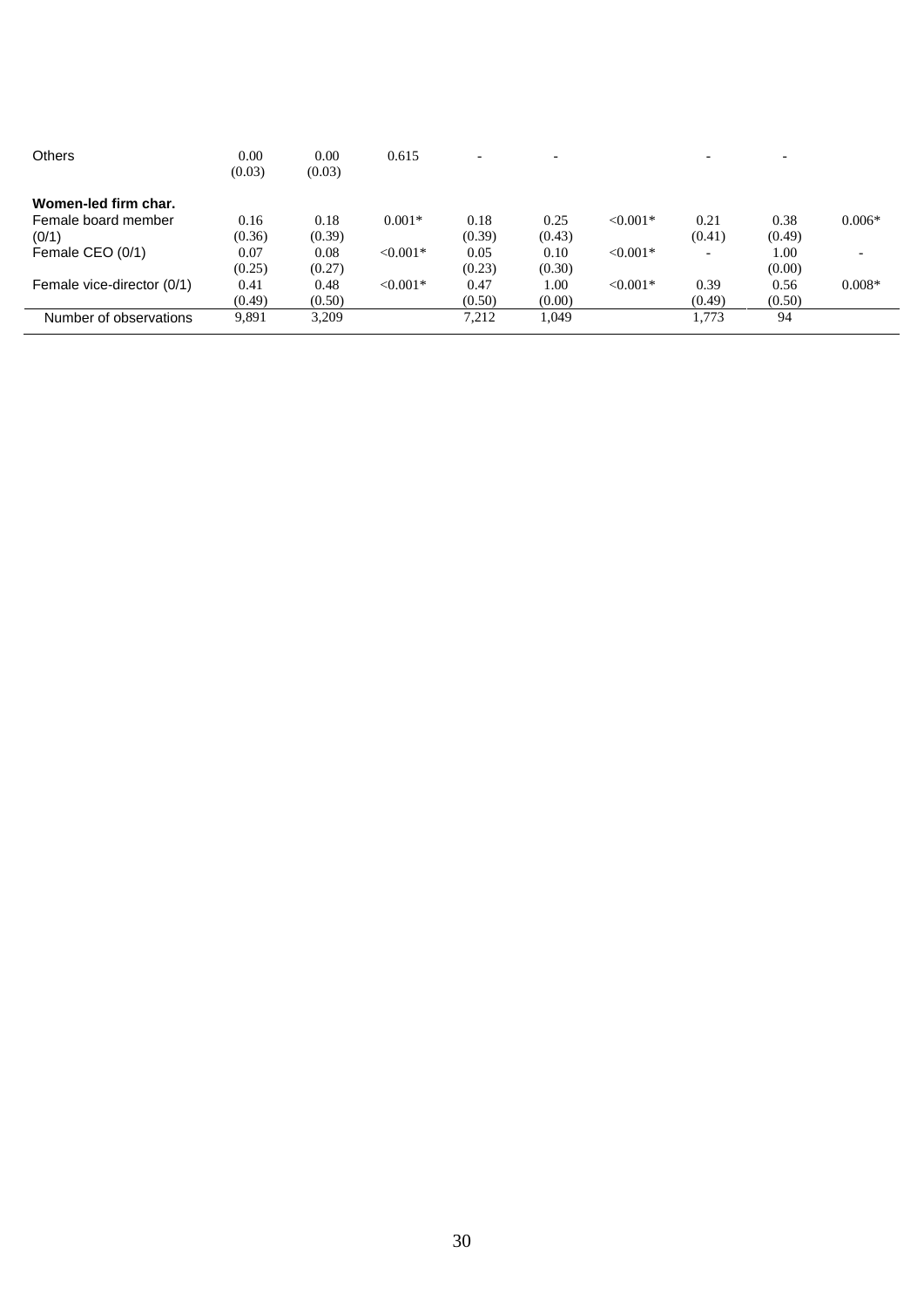|                                    | "The Estimations of Genevi Specific Earnings I anchons, 1990.<br>Pool of potentials |                                        |                   | Vice-Director          | <br><b>CEOs</b>        |                          |
|------------------------------------|-------------------------------------------------------------------------------------|----------------------------------------|-------------------|------------------------|------------------------|--------------------------|
|                                    |                                                                                     |                                        |                   |                        |                        |                          |
|                                    | Male                                                                                | Female                                 | Male              | Female                 | Male                   | Female                   |
| Experience, years                  | $0.056*$                                                                            | $0.074*$                               | $0.031*$          | $0.027*$               | $0.041*$               | $0.084*$                 |
|                                    | (0.001)                                                                             | (0.003)                                | (0.001)           | (0.003)                | (0.003)                | (0.026)                  |
| Experience, squared/100            | $-0.119*$                                                                           | $-0.128*$                              | $-0.090*$         | $-0.070*$              | $-0.085*$              | $-0.045$                 |
|                                    | (0.002)                                                                             | (0.005)                                | (0.001)           | (0.005)                | (0.005)                | (0.037)                  |
| Education (Excl. 'vocational or    |                                                                                     |                                        |                   |                        |                        |                          |
| no education')                     |                                                                                     |                                        |                   |                        |                        |                          |
| Short tertiary education           | 0.027                                                                               | $0.073$ <sub><math>\rm{x}</math></sub> | $0.050$ $\alpha$  | $0.094*$               | $-0.034$               |                          |
|                                    | (0.023)                                                                             | (0.033)                                | (0.022)           | (0.033)                | (0.139)                |                          |
| Medium tertiary education          | $0.106*$                                                                            | $0.080$ $\approx$                      | $0.069$ $\alpha$  | $0.210*$               | $0.270$ $\alpha$       |                          |
|                                    | (0.028)                                                                             | (0.047)                                | (0.028)           | (0.057)                | (0.121)                |                          |
| Long tertiary education            | $0.314*$                                                                            | $0.483*$                               | $0.163*$          | $0.191$ $\overline{a}$ | $\blacksquare$         |                          |
| (university)                       | (0.041)                                                                             | (0.084)                                | (0.033)           | (0.077)                |                        |                          |
|                                    |                                                                                     |                                        |                   |                        |                        |                          |
| Child-variables:                   |                                                                                     |                                        |                   |                        |                        |                          |
| Child aged $0-2$ $(0/1)$           | $0.009$ <sub><math>\alpha</math></sub>                                              | $-0.110*$                              | $-0.013*$         | $-0.057*$              | $-0.028*$              | 0.018                    |
|                                    | (0.004)                                                                             | (0.007)                                | (0.003)           | (0.009)                | (0.009)                | (0.051)                  |
| 1 child $(0/1)$                    | 0.004                                                                               | $-0.073*$                              | $0.007$ $\approx$ | $-0.025*$              | $-0.010$               | 0.060                    |
|                                    | (0.004)                                                                             | (0.009)                                | (0.003)           | (0.009)                | (0.008)                | (0.059)                  |
| 2 children $(0/1)$                 | 0.009                                                                               | $-0.156*$                              | $0.018*$          | $-0.031*$              | 0.010                  | 0.082                    |
|                                    | (0.005)                                                                             | (0.012)                                | (0.004)           | (0.012)                | (0.011)                | (0.081)                  |
| $3+$ children $(0/1)$              | $-0.000$                                                                            | $-0.234*$                              | $0.030*$          | $-0.081*$              | 0.007                  | $-0.074$                 |
|                                    | (0.008)                                                                             | (0.019)                                | (0.006)           | (0.021)                | (0.016)                | (0.134)                  |
| Spouse variables(Excl. 'single')   |                                                                                     |                                        |                   |                        |                        |                          |
| Spouse: CEO                        | $0.028*$                                                                            | 0.002                                  | $0.016\alpha$     | $0.024\pi$             | $0.038\alpha$          | $-0.174*$                |
|                                    | (0.009)                                                                             | (0.010)                                | (0.008)           | (0.012)                | (0.019)                | (0.051)                  |
| Spouse: Salaried, High level       | $0.039*$                                                                            | $-0.010$                               | $-0.000$          | 0.006                  | 0.002                  | $-0.011$                 |
|                                    | (0.007)                                                                             | (0.011)                                | (0.005)           | (0.012)                | (0.014)                | (0.063)                  |
| Spouse: Salaried, Low level        | $0.033*$                                                                            | $-0.016$                               | $-0.002$          | $-0.006$               | $-0.004$               | 0.059                    |
|                                    | (0.005)                                                                             | (0.010)                                | (0.004)           | (0.010)                | (0.013)                | (0.063)                  |
| Spouse: Skilled                    | $0.024*$                                                                            | $-0.019$ ¤                             | $-0.010$          | 0.005                  | 0.013                  | $-0.027$                 |
|                                    | (0.005)                                                                             | (0.008)                                | (0.004)           | (0.010)                | (0.013)                | (0.056)                  |
| Spouse: Unskilled                  | $0.020\text{m}$                                                                     | $-0.008$                               | $-0.010$          | 0.006                  | $-0.009$               | 0.112                    |
|                                    | (0.009)                                                                             | (0.014)                                | (0.007)           | (0.017)                | (0.026)                | (0.136)                  |
| Spouse: Self-employed              | 0.006                                                                               | $-0.041*$                              | 0.008             | $-0.009$               | 0.009                  | $-0.082$                 |
|                                    | (0.011)                                                                             | (0.015)                                | (0.007)           | (0.015)                | (0.016)                | (0.076)                  |
| Spouse: Other                      | $0.012\alpha$                                                                       | $-0.018$ $\,\mathrm{m}$                | $-0.003$          | 0.013                  | 0.065                  | 0.087                    |
|                                    | (0.005)                                                                             | (0.009)                                | (0.004)           | (0.010)                | (0.012)                | (0.052)                  |
| Firm variables                     |                                                                                     |                                        |                   |                        |                        |                          |
| Log firm size (employees) $(0/1)$  | $0.018*$                                                                            | $0.011*$                               | $0.031*$          | $0.030*$               | $0.050*$               | 0.041                    |
|                                    | (0.002)                                                                             | (0.003)                                | (0.002)           | (0.006)                | (0.005)                | (0.036)                  |
| Listed on stock exchange $(0/1)$   | $0.012\pi$                                                                          | $0.024$ ¤¤                             | 0.003             | 0.025                  | 0.011                  | 0.156                    |
|                                    | (0.006)                                                                             | (0.013)                                | (0.005)           | (0.021)                | (0.014)                | (0.111)                  |
| Female share employees             | $-0.166*$                                                                           | $-0.111*$                              | $0.036*$          | 0.023                  | $-0.091*$              | $-0.132$                 |
|                                    | (0.021)                                                                             | (0.038)                                | (0.013)           | (0.034)                | (0.037)                | (0.182)                  |
| Perfomance (ROE)                   | 0.019                                                                               | 0.047                                  | $-0.047$          | $-0.055$               | 0.010                  | 0.258                    |
|                                    | (0.608)                                                                             | (0.126)                                | (0.030)           | (0.150)                | (0.008)                | (0.644)                  |
| Industry (Excl. manufacturing)     |                                                                                     |                                        |                   |                        |                        |                          |
| Energy                             | 0.061                                                                               | 0.016                                  | 0.037             | 0.072                  | $0.241*$               | $\overline{\phantom{0}}$ |
|                                    | (0.050)                                                                             | (0.092)                                | (0.029)           | (0.099)                | (0.069)                |                          |
| Building & Construction            | $-0.072*$                                                                           | 0.017                                  | $-0.010$          | 0.013                  | $0.043$ <sub>xxx</sub> |                          |
|                                    | (0.016)                                                                             | (0.043)                                | (0.010)           | (0.038)                | (0.026)                |                          |
| Trade                              | $-0.022*$                                                                           | $-0.029$                               | 0.005             | 0.019                  | 0.013                  | 0.144                    |
|                                    | (0.007)                                                                             | (0.018)                                | (0.004)           | (0.013)                | (0.012)                | (0.115)                  |
| Transportation &                   | 0.006                                                                               | 0.051                                  | 0.012             | $-0.030$               | $0.080$ $\approx$      | $0.449$ ¤¤               |
| telecommunication                  | (0.014)                                                                             | (0.032)                                | (0.011)           | (0.035)                | (0.034)                | (0.242)                  |
| Financial sector and other private | $-0.005$                                                                            | 0.008                                  | $0.017*$          | $0.037$                | 0.007                  | 0.025                    |
| services                           | (0.007)                                                                             | (0.019)                                | (0.004)           | (0.015)                | (0.012)                | (0.099)                  |
|                                    |                                                                                     |                                        |                   |                        |                        |                          |
| Women-led                          |                                                                                     |                                        |                   |                        |                        |                          |
| Women on board $(0/1)$             | 0.001                                                                               | 0.001                                  | 0.003             | 0.002                  | 0.005                  | $-0.014$                 |
|                                    | (0.003)                                                                             | (0.006)                                | (0.002)           | (0.005)                | (0.005)                | (0.027)                  |

| Table A2. FE Estimations of Gender Specific Earnings Functions. 1996-2005. |  |  |
|----------------------------------------------------------------------------|--|--|
|                                                                            |  |  |